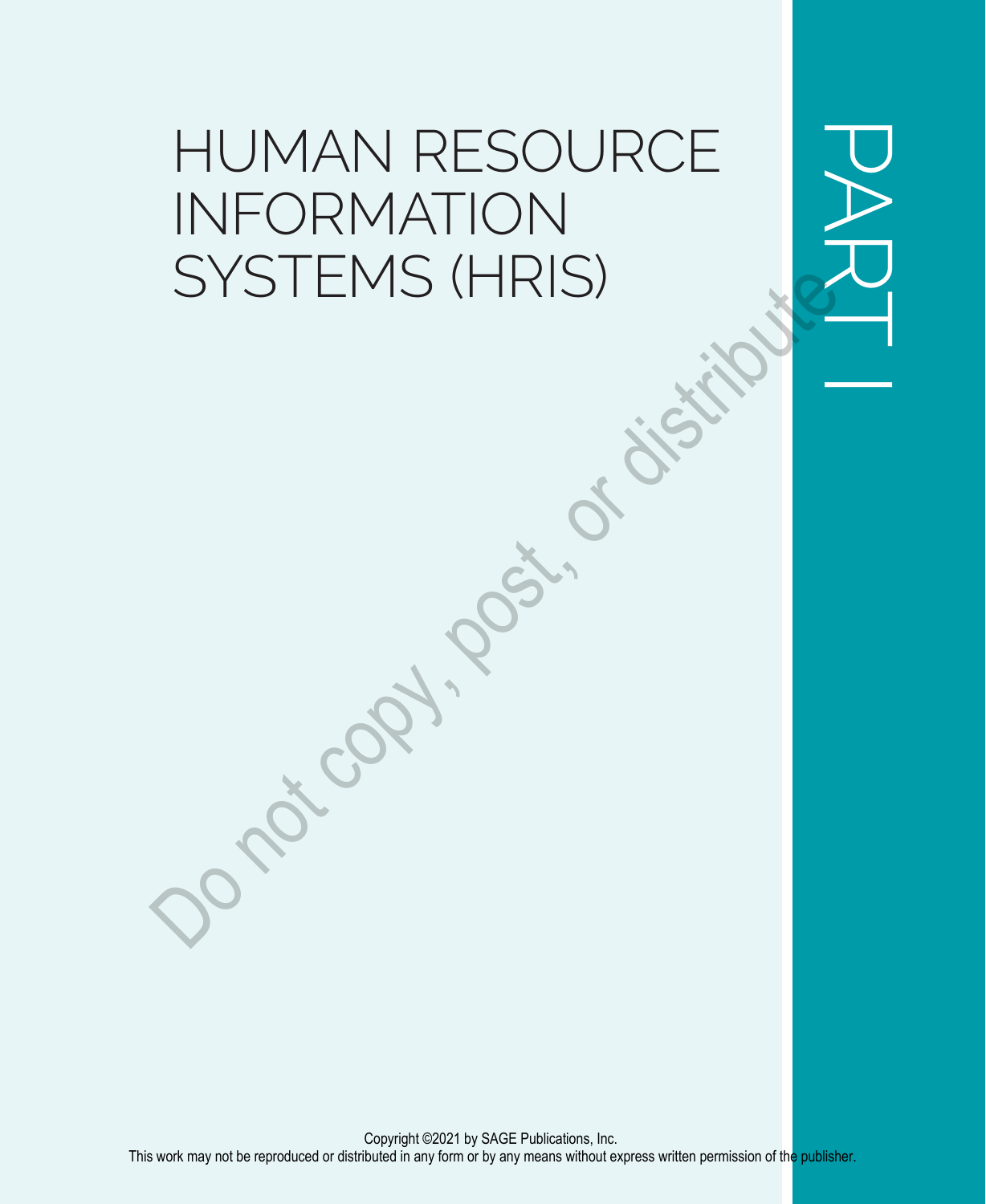# THE EVOLUTION OF HRM AND

1

# Richard D. Johnson and Kevin D. Carlson

# **EDITORS' NOTE**

The purpose of this chapter is to introduce the field of human resource information systems (HRIS), which lies at the intersection of human resource management (HRM) and information technology (IT). A central focus of this chapter is the use of data from the HRIS in support of managerial decision making. The chapter starts with a brief discussion of HRIS and electronic human resource management (eHRM). The history of the field of HRM and the impact of information technology on HRM is covered, as well as the advent of using a human resource information system and the subsequent effects on both HR and IT professionals. The chapter will also discuss the role of an HRIS within this broader organization environment, particularly its alignment with HR and organizational goals. This first chapter lays the groundwork for the remainder of this book, and, consequently, it is important to understand thoroughly the concepts and ideas presented. This chapter contains definitions for several terms in common use in the HRM, IT, and HRIS fields. (Note that a glossary defining these terms is also provided at the back of this book.) The central themes of this book in terms of the development, implementation, and use of an HRIS will also be discussed. A brief overview of the major sections of the book will be presented here as well, one discussing how each chapter is an integral part of the entire field of HRIS. Finally, you should note that the key terms used in this chapter are in bold and contained in a section after the chapter summary. The pattern of sections for this chapter will be consistent for all chapters of this book. THE EVOLUTION OF HRM AND HRS SECTIONS RECORDS AND RELATED TO RELATED TO RELATED TO RELATED TO RELATED TO RELATED TO RELATED TO RELATED TO RELATED TO RELATED TO RELATED TO RELATED TO RELATED TO RELATED TO RELATED TO RELATED

# CHAPTER OBJECTIVES

After completing this chapter, you should be able to

- Describe three types of HR activities
- Explain the purpose and nature of an HRIS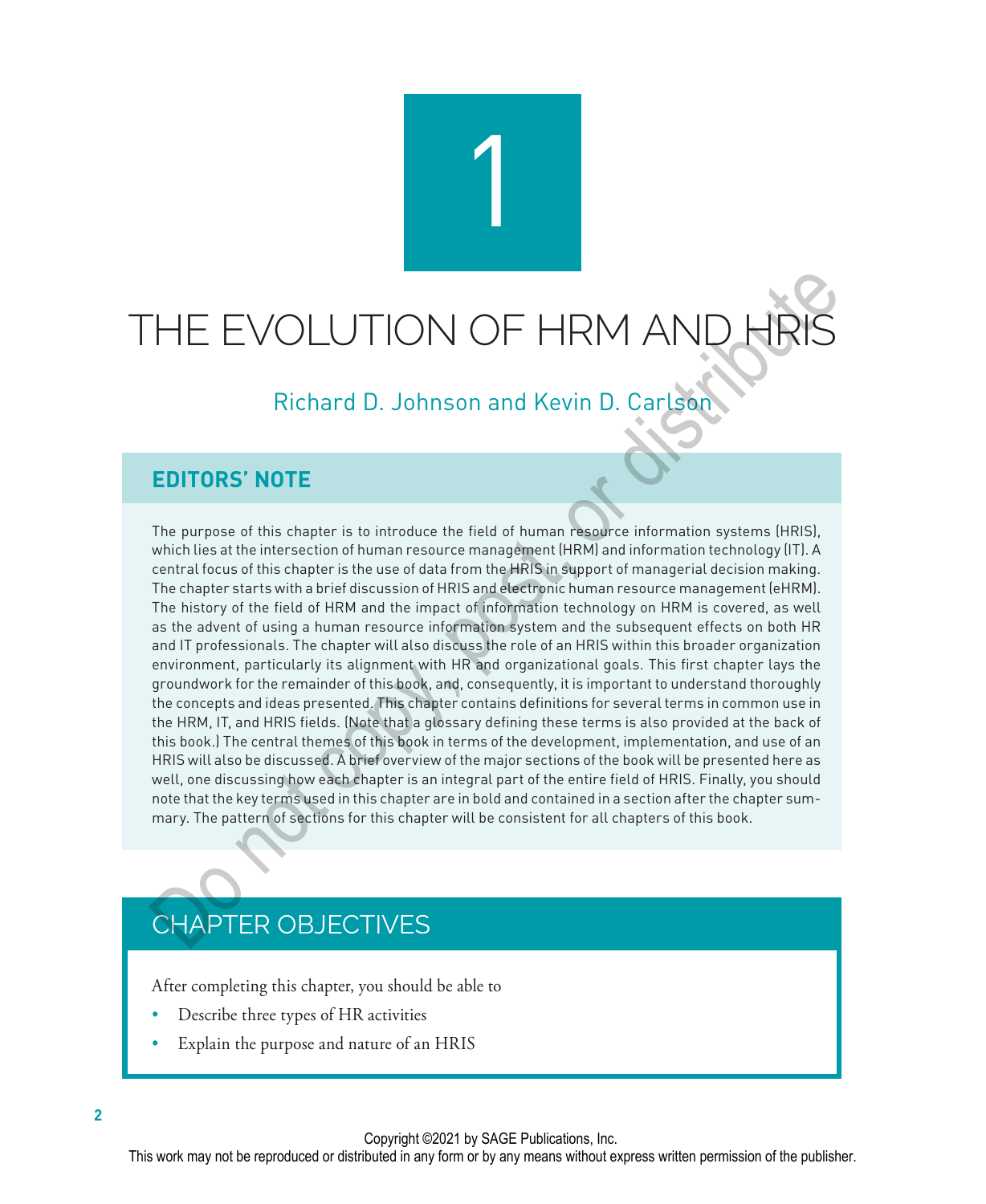- Describe the differences between eHRM and HRIS
- Explain the value and risks associated with the use of a HRIS
- Describe the historical evolution of HRM, including the changing role of the human resources (HR) professional
- Discuss the evolution of the technology of HRIS
- Discuss how the data from an HRIS can assist organizational decision making
- Understand how HRM and HRIS fit within a comprehensive model of organizational functioning in global business environments

# **HRIS IN ACTION**

### **Situation Description**

To illustrate the importance and use of HRIS in contemporary HR departments, this vignette examines the typical memoranda that may appear in the inbox of HR professionals and managers. Assume you are the HR director of a medium-sized organization that primarily maintains and uses manual HR records and systems. This morning, your inbox contains the following memos that *require immediate action.*

*Memo 1:* A note from the legal department indicates that some female staff members have filed an employment discrimination complaint with the local government agency responsible for the enforcement of equal opportunity employment. The female staff members allege that, for the past 10 years, they have been passed over for promotion because they are women. In order to respond to this allegation, the legal department requires historical data on the promotions of both males and females for the past 10 years for all jobs in • Discuss how the data from an HRIS can assist organizational decision making<br>
• Understand how HRM and HRIS fit within a comprehensive model of organizational<br>
• Understand how HRM and HRIS fit within a comprehensive mo

the company broken down by department. It also needs the training records for all managers involved in personnel actions, such as promotions, to ascertain whether they have received training in equal employment provisions, especially in terms of unfair gender discrimination.

*Memo 2:* The second item is a complaint from employees working in a remote location of the company, about 150 miles away. The employees are complaining that their pay slips are not reaching them on time and that they are finding it difficult to get timely and accurate information on the most recent leave and benefits policies of the company.

*Memo 3:* A letter from the marketing manager states that he has not received any updated information on the status of his request, made three months ago, to recruit a new salesperson. The failure to recruit and hire a new salesperson has had a negative effect on the overall sales of the company's products over the past quarter.

(Continued)

Copyright ©2021 by SAGE Publications, Inc.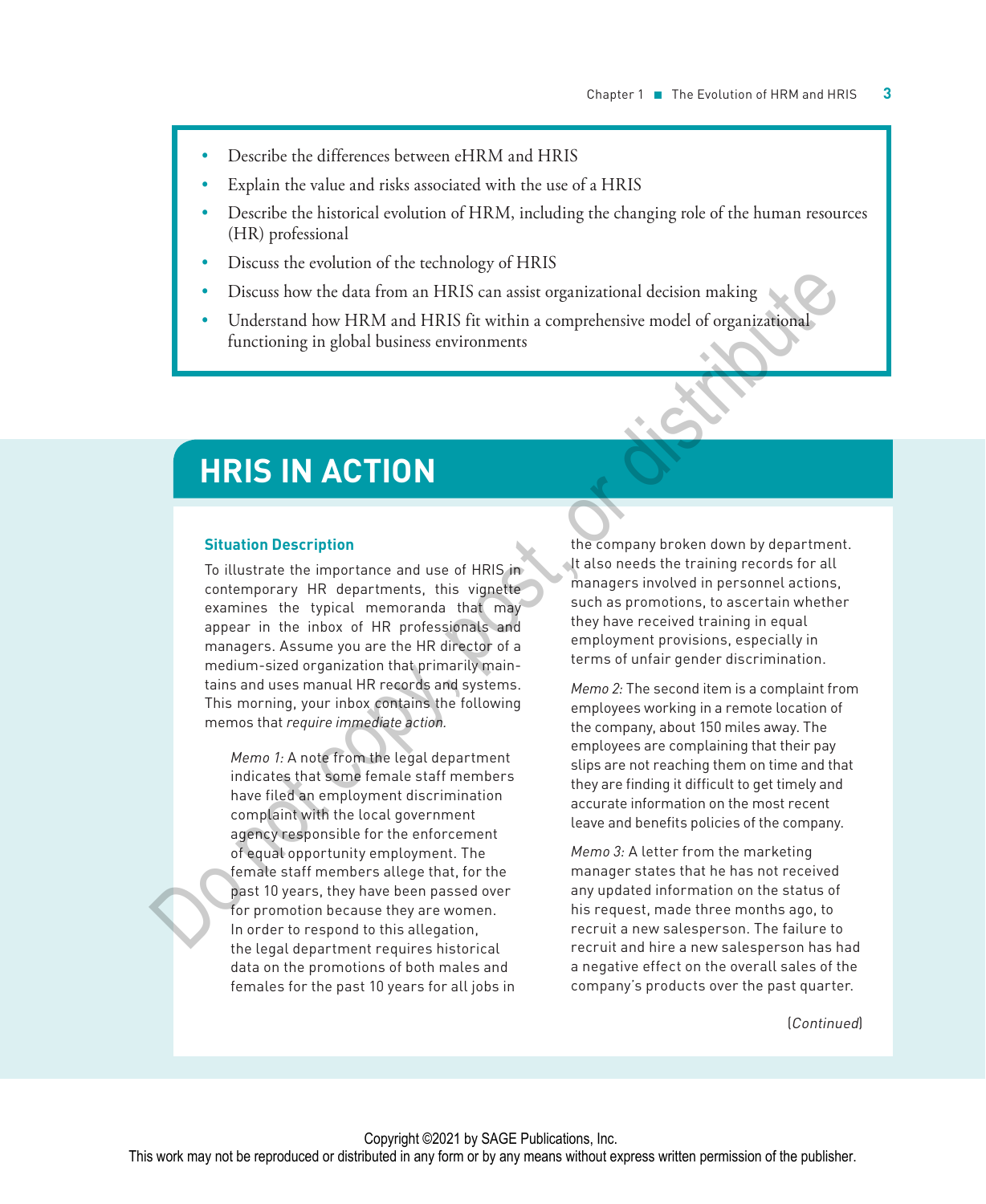### (Continued)

*Memo 4:* A letter from the HR professional in charge of the southwest regional office says that she is swamped with HR administrative work, particularly personnel transactions on employees. As a result, she has not been able to meet employees in her region to describe and begin to implement the recent Employee Engagement Initiative as required by corporate headquarters.

*Memo 5:* A note from one of the production managers indicates that he has received a resignation letter from a highly regarded production engineer. She is resigning because she has not received the training on new technology that she was promised when hired. She notes that most of the other production engineers have attended this training program and have had very positive reactions to it.

*Memo 6:* A strongly worded note from the director of finance asks the HR department to justify the increasing costs associated with its operation. The note indicates that the HR director needs to develop a business plan for the overall operation of the HR department to include business plans for all the HR programs, such as recruiting and training. Further, the finance director indicates that unless the business cases can demonstrate a positive cost-benefit ratio, the budget for the HR department will be reduced, which will lead to reductions in the HR department professional staff.

As the HR director, your first thought may be to resign, since searching for the information required by these memos in the manual records on employees will require several days if not weeks to complete. However, you have just returned from a professional conference

sponsored by the Society for Human Resources Management (SHRM) and remember how an HRIS may be what you need! As this chapter and the ones that follow will illustrate, an HRIS enables an HR department to streamline its activities and the demands placed on it by automating the HR data and processes necessary for the management of the human capital of the organization. This automation helps develop the capabilities to produce information and reports on the requests contained in the memos in the vignette, and these reports will facilitate efficient and effective managerial decision making. While an HRIS cannot make the judgment calls in terms of whom to recruit or promote, it can certainly facilitate better inputting, integration, and use of employee data, which will reduce the administrative burden of keeping detailed records and should aid and enhance decisions about strategic directions.

## **Need for an HRIS in Decision Situations**

If you read the memos again, you will recognize that each one has a request for human resource management (HRM) information that will be used in a decision situation. The information requested in Memo 1 will help the legal department determine the company's potential liability in a workplace gender discrimination situation. This information may help to determine whether the company should decide to rectify the situation in terms of an informal settlement with the female staff members or to defend the company's promotion procedures as valid—in court if necessary. The information required in Memo 2 may help the HR department decide to change its payroll procedures as well as its distribution of benefits information to remote company locations. The information needed to respond to Memo 3 will impact decisions by the HR department to change recruitment and selection programs. The response to Memo 4 clearly suggests the need for the acquisition of an HRIS. The information HR administrative work, particularly satativities and HR department to streamline its permontine and processes. As a mixtup the HR deta and processes necessary researching the management of the human capital of the particu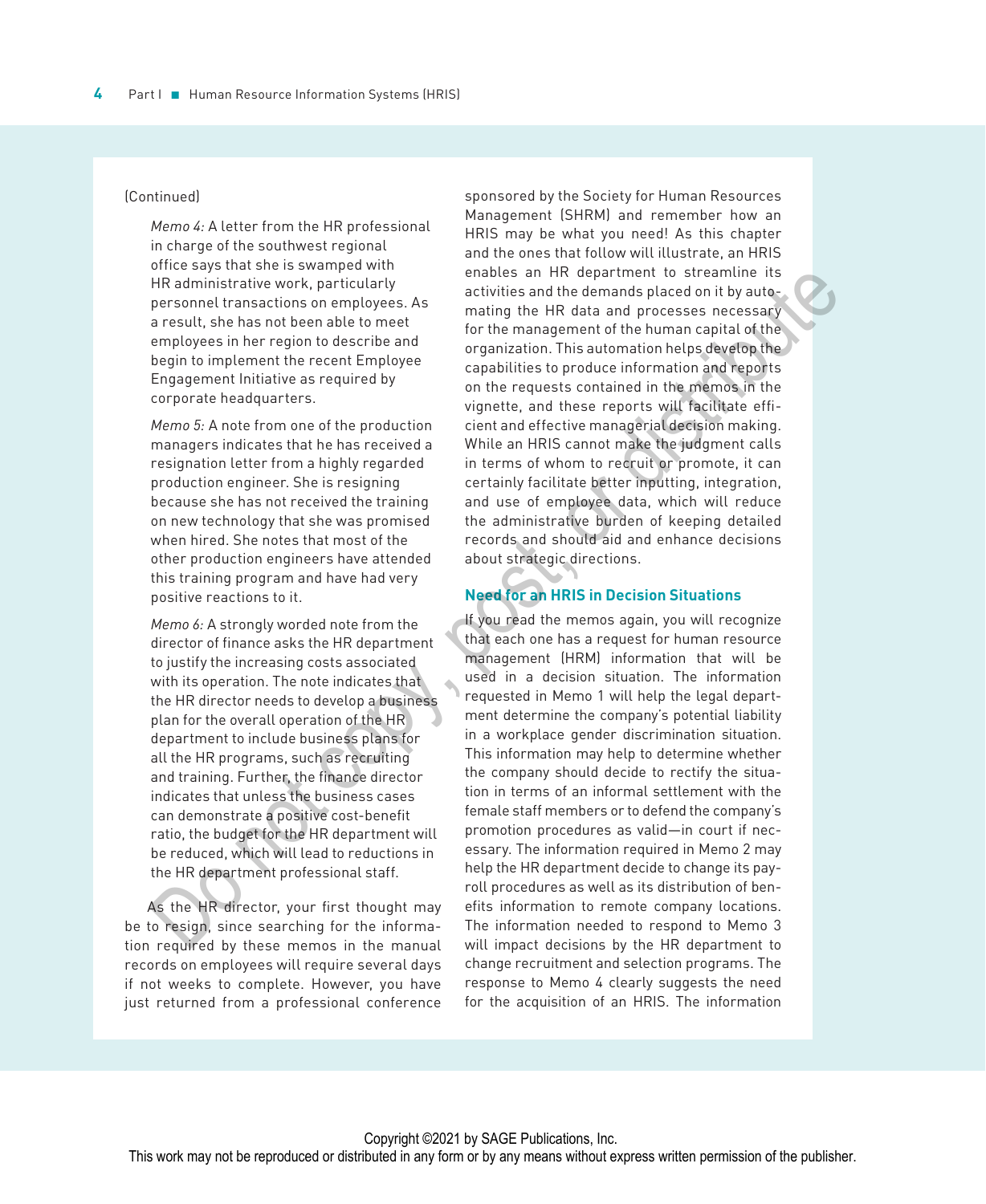required to answer Memo 5 may help in decisions regarding the revision of recruiting and training procedures, especially for new engineers. The information that would be provided in response to Memo 6 will help decide the future of the HR department. As you go through this book, look at information on the capabilities of various human resource information systems, trying to find an HRIS that would allow you (as the HR director) to respond to each of the six memos in one day.

# INTRODUCTION

*It's kind of fun to do the impossible.*

—Walt Disney

What do you think is keeping CEOs up at night? Although you might think that it may be issues such as increasing stock price and market share, navigating and surviving in a globally competitive environment, or government regulation, according to a recent *Harvard Business Review* article (Groysberg & Connolly, 2015), the most-often mentioned concerns are talent related. CEOs are worried about hiring the right individuals and how to properly develop, promote, and retain top talent.

To maintain a competitive advantage in the marketplace, firms need to balance their physical, organizational, and human resources to achieve, profit, and survive. Leading management thinkers (Porter, 1990; Drucker, Dyson, Handy, Saffo, & Senge, 1997) argue that **human resource management (HRM)** will be the most critical and most challenging area for organizations in the 21st century. The most effective and well-respected companies today have innovative and valuable people practices. These organizations know that human resources (HR) cannot afford to simply focus on completing day-to-day activities, but instead they should focus on outcomes and capabilities that align with the broader organizational goals (Ulrich, Younger, & Brockbank, 2008). To Memo 6 will help decide the tuture of the HK respond to each of the six memos in one distributed in the six for the time of the impossible. Walt Disney  $\mathcal{W}$  and  $\omega$  you think is keeping CEOs up at night? Although

But to do this, they need timely and accurate information on current employees and potential employees. The ability of organizations to do this has been greatly enhanced through the use of human resource information systems (HRIS). A basic assumption behind this book is that the effective management of employee information for decision makers will be the critical process that helps a firm maximize the use of its human resources and maintain competitiveness in its market.

# HR ACTIVITIES

The goals of human resources are to attract, motivate, develop, and retain employees. Typical HR responsibilities involve things such as record keeping, recruiting, selection, training, performance management, employee relations, and compensation. Within each

### Copyright ©2021 by SAGE Publications, Inc.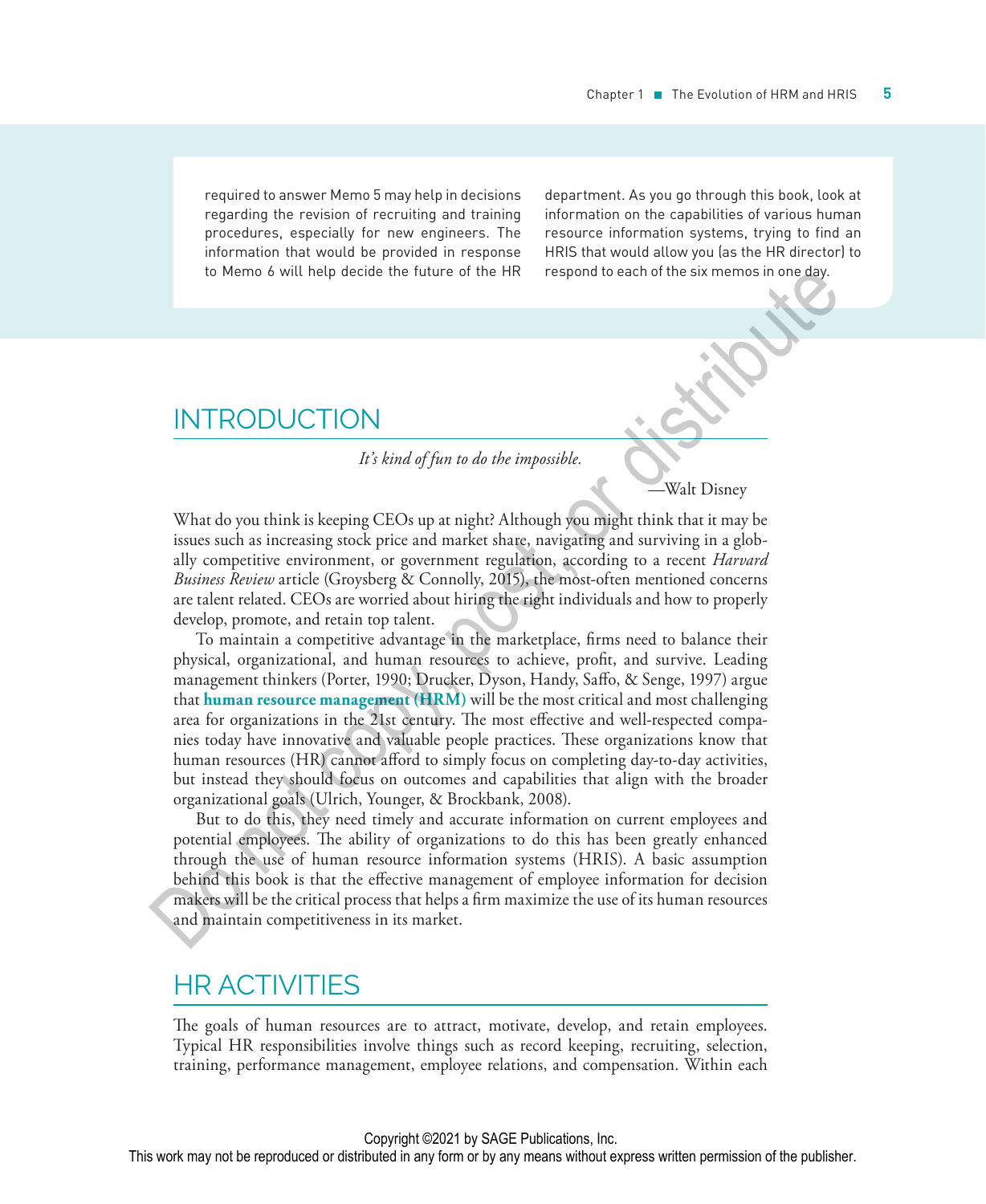#### **6** Part I ■ Human Resource Information Systems (HRIS)

functional area, activities can be classified as transactional, traditional, or transformational (Wright, McMahan, Snell, & Gerhart, 1998). **Transactional activities** involve day-to-day transactions such as record keeping—for example, entering payroll information, tracking employee status changes, and the administration of employee benefits. These activities are the costliest and most time-consuming activities that HR undertakes. Despite the advances in technology, most HR departments still spend a majority of their time on them. **Traditional activities** involve HR programs such as planning, recruiting, selection, training, compensation, and performance management. HR departments spend about 15% to 30% of their time on these activities. Traditional activities can have strategic value for the organization if their results or outcomes are consistent with the strategic goals of the organization. **Transformational activities** are those activities that add value to the organization—for example, cultural or organizational change, structural realignment, strategic redirection, and increasing innovation. Because of the time and effort to complete transactional and traditional activities, HR departments typically spend only 5% to 15% of their time on transformational activities.

One of the major purposes of the design, development, and implementation of an HRIS is to reduce the amount of time HR employees must spend on transactional activities, allowing the staff to spend more time on traditional and transformational activities. This notion of using technology to improve transactional activities and accomplish them more efficiently is the central theme of this book and provides one of the primary justifications for a computer-based system. In later chapters that discuss various HR programs such as selection and training, we will see how a computer-based system can aid in both traditional and transformational activities to make them consistent with the strategic goals of the organization.

# TECHNOLOGY AND HUMAN RESOURCES

# **What Is an HRIS?**

Since the 1940s, technology has been used to support HR processing. In fact, the earliest organizational systems were built to support payroll processing due to increasing tax regulations. But, despite its early start, the complexity and data intensiveness of the HRM function has led to it being one of the last management functions to be automated (Bussler & Davis, 2001/2002). This fact does not mean that an HRIS is not important; it just indicates the difficulty of developing and implementing systems in HR compared with other business functions—for example, accounting and supply chain systems. Only recently has HR embraced the use of technology, with estimates suggesting that now nearly all large organizations have implemented systems to support HR processes and functions (CedarCrestone, 2014). These systems can support activities such as online applications, Internet-based selection testing, management of employee information, support of training, succession planning, and more. Together, these systems are broadly referred to as human resource information systems (HRIS). A sample employee home screen for an HRIS is shown in Figure 1.1 compensation, and performance management. His departments spend about 19% to 30% and the reaction of their results of contomic state consistent with the stratterie geolasion fields reaction and consistent with the stratter

An HRIS is an information system that is focused on supporting HR functions and activities, as well as broader organizational "people" processes. A more formalized definition of a HRIS is a system used to acquire, store, manipulate, analyze, retrieve, and distribute information regarding an organization's human resources to support HRM

Copyright ©2021 by SAGE Publications, Inc.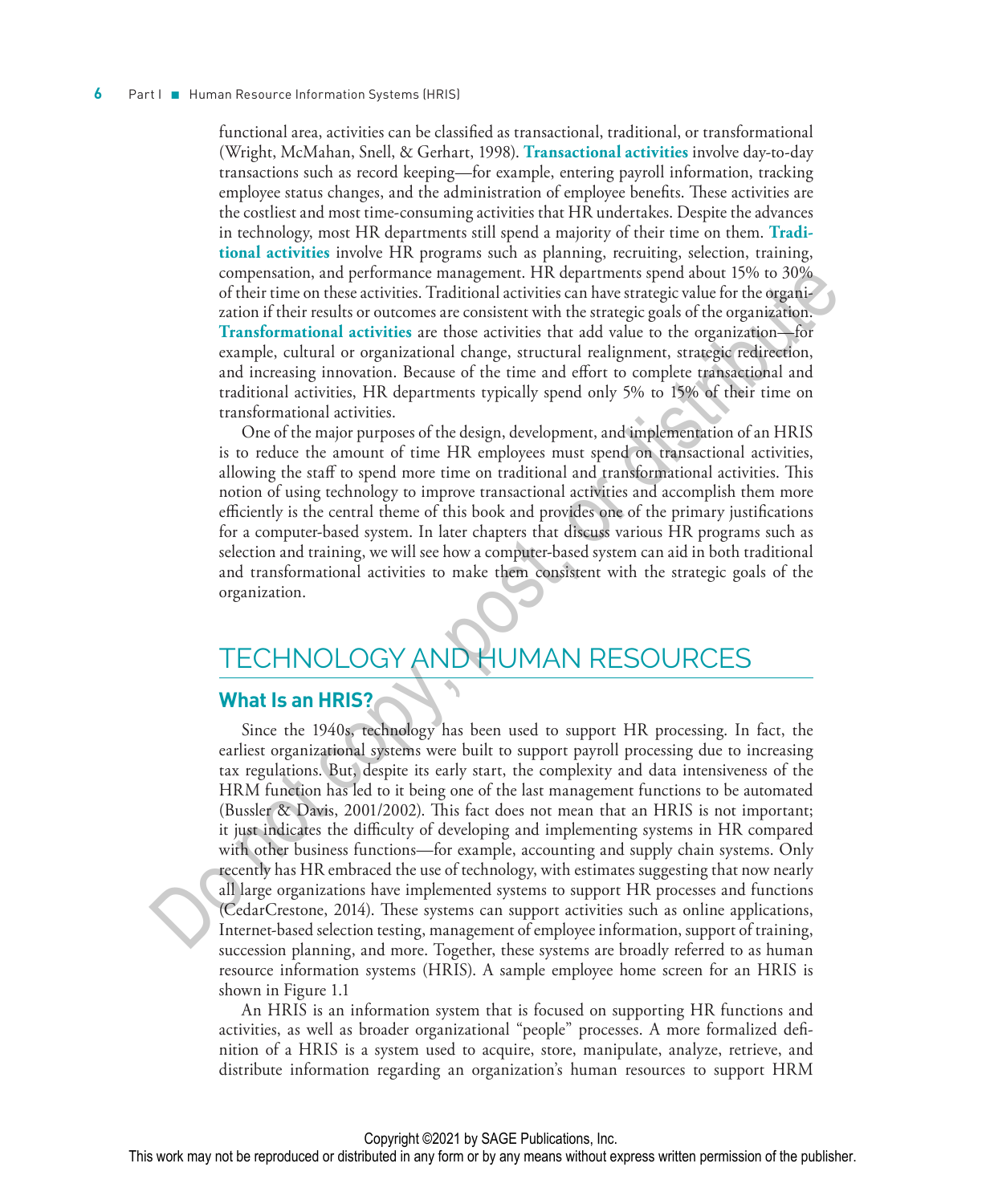

*Source:* © SuccessFactors, Inc. All Rights Reserved

and managerial decisions. An HRIS is not simply computer hardware and associated HRrelated software. In addition to hardware and software, it also includes people, forms, policies and procedures, and data. The major difference between a traditional information system and an HRIS is that the HRIS contains data about people in the organization and can become both the face of HR and the initial system with which new employees interact with the firm. This difference is particularly important, because an HRIS is often one of the first systems with which individuals will interact when considering working for a firm. It can also affect who will accept job offers and who is promoted, and can even affect who remains with an organization. Inaccurate data within an HRIS can stigmatize employees, and employee privacy concerns regarding how and where applicant and employee data are used can affect the organization's reputation.

It is important to note that an information system does not have to include computers. Many small businesses *still* utilize paper-based systems (e.g., stored in files or folders), because historically, the expense of implementing a HRIS was beyond their financial capabilities. Thus, if you work for a small organization, you may find that much of the information in HR is paper based. However, the expense and time associated with paper means that most organizations will invest in technology to support HR. As organizations choose to implement a HRIS, the paper-based systems become the basis upon which the new HRIS is evaluated. For the purpose of this book, however, we will use the term "HRIS" to refer to a computerized system designed to manage the company's HR.

### Copyright ©2021 by SAGE Publications, Inc.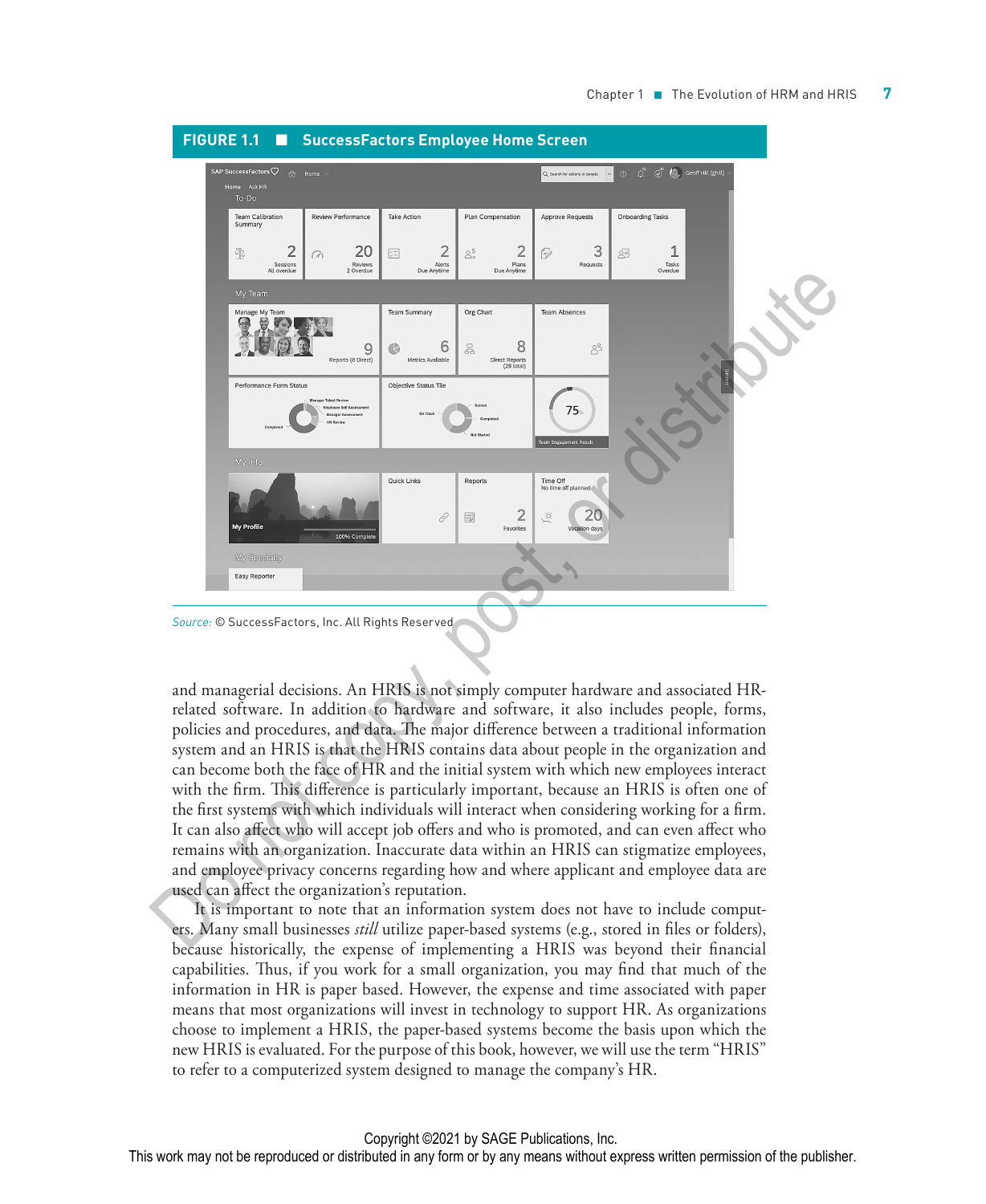There are three main ways that a HRIS can add value to HR and the organization. First, they automate HR processes to conduct transactional activities more efficiently. Second, by providing accurate and timely information to the HR personnel and managers, an HRIS can help them make better decisions. Finally, by providing new forms of information, HRIS can help HR more fully support the strategic mission of the firm. For example, HR can provide better information used to support planning for needed employees in a merger, to identify potential discrimination problems in hiring, or to evaluate the effectiveness of programs, policies, or practices (Dulebohn & Johnson, 2013).

## **eHRM and HRIS**

The implementation of an HRIS provides HR with the opportunity to update and change their processes so that they are technology enabled. This technology-enabled collection of HR processes has been called **electronic human resource management (eHRM)** and reflects a new way of "doing" HR. eHRM uses **information technology (IT)**, particularly the Web, as the central component of delivering efficient and effective HR services. This can be best seen through the words of Gueutal and Stone (2005): "Things will look a bit different here. No longer will you deal with an HR professional. . . . The HR portal will take care of you" (p. xv). Essentially, technology becomes the nerve center for disseminating, connecting, and conducting human resources (Strohmeier, 2007). Organizations embracing an eHRM approach don't simply utilize technology in the support of human resources but instead see technology as enabling the HR function to be done differently by modifying "information flows, social interaction patterns, and communication processes" (Stone & Lukaszewski, 2009, p. 136). It has also been defined as the "implementation and delivery of HR functionality enabled by a HRIS that connects employees, applicants, managers, and the decisions they make" (Johnson, Lukaszewski, & Stone, 2016, p. 536). programs, policies, or practices (Uulebobn & Johnson, 2013).<br> **EHRM and HRIS**<br>
The implementation of an HRIS provides HR with the opportunity to update and<br>
then impedimentation of an HRIS provides HR with the opportunity

Whereas eHRM is a way of conducting HR, the HRIS is the technology through which eHRM is enabled. An HRIS can include technologies such as databases, small functional systems focused on a single HR application (e.g., performance management), or a largescale, integrated **enterprise resource planning (ERP)** system and Web-based applications. Today, an HRIS may even incorporate smartphones to allow employees to access data remotely and social networking tools to support employee social connections. Another way of looking at the differences between eHRM and HRIS is that eHRM tends to focus on how HR functionality is delivered, and an HRIS focuses on the systems and technology underlying the design and acquisition of systems supporting the move to eHRM.

# **The Value and Risks of HRIS**

A HRIS can add value to HR in many ways. Advantages of using a HRIS include

- providing a comprehensive information picture as a single, integrated database; this enables organizations to provide structural connectivity across units and activities and to increase the speed of information transactions (Lengnick-Hall & Lengnick-Hall, 2006);
- increasing competitiveness by improving HR operations and management processes;
- improved timeliness and quality of decision making;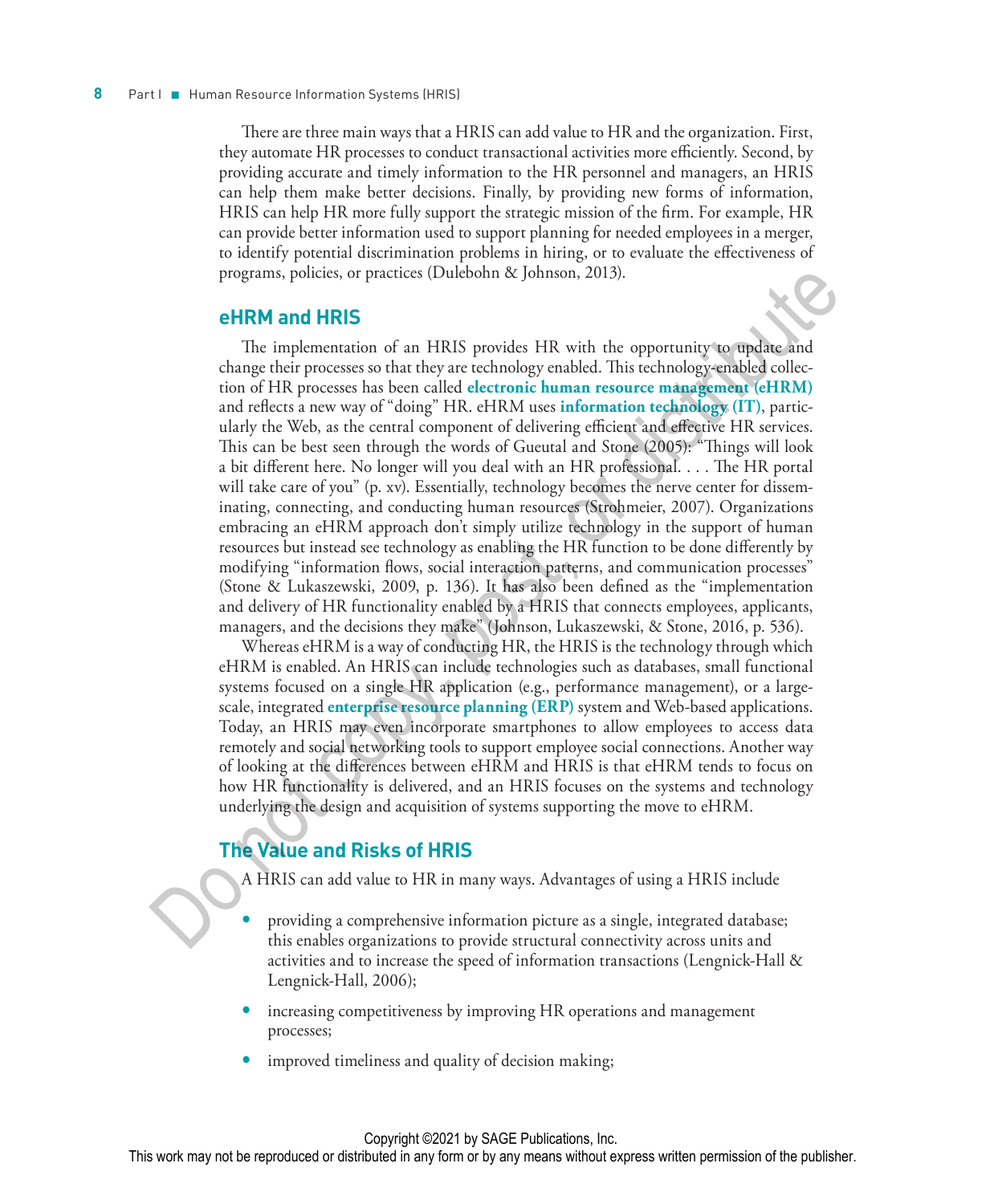- streamlining and enhancing the efficiency and effectiveness of HR administrative functions;
- shifting the focus of HR from the processing of transactions to strategic HRM;
- improving employee satisfaction by delivering HR services more quickly and accurately.

In addition, the implementation of a HRIS can lead to dramatic cost and time savings, including:

- Reduction of salary planning cycle by over 50% (Gherson & Jackson, 2001);
- Reduction of 25% in HR staffing headcount when implementing self-service (Gueutal & Falbe, 2005);
- Reduction of 25% in recruiting cycle time (Cober, Brown, Blumenthal, Doverspike, & Levy, 2000);
- Reduction of recruitment costs by up to 95% (Cober et al., 2000);
- Training cost reductions of 40% to 60% with e-learning (Gill, 2000).

However, the technology alone will not improve HR outcomes. The ability of firms to harness the potential of HRIS depends on a variety of factors, such as

- the size of the organization, with large firms generally reaping greater benefits;
- the amount of top management support and commitment;
- the availability of resources (time, money, and personnel);
- the HR philosophy of the company as well as its vision, organizational culture, structure, and systems;
- managerial competence in cross-functional decision making, employee involvement, and coaching;
- the ability and motivation of employees in adopting change, such as increased automation across and between functions (Ngai & Wat, 2004).

The implementation of a HRIS does not come without risks though. As with any information system, there are potential dysfunctional impacts that may occur when a HRIS is implemented (Johnson & Stone, 2019). These include: In addition, the implementation of a HRIS can lead to dramatic cost and time savings,<br>
including:<br>
• Reduction of 2818y in HR staffing headcount when implementing self-screen<br>
• Reduction of 29% in HR staffing headcount w

- management by computer and substitution of technology for human judgment managers may begin to base performance evaluations exclusively on the data captured by the HRIS. Thus, soft-skill behaviors such as teamwork and customer service may not be fully considered.
- privacy concerns—employees and applicants may feel that their data are being accessed and used by those internal and external to the organization.

#### Copyright ©2021 by SAGE Publications, Inc.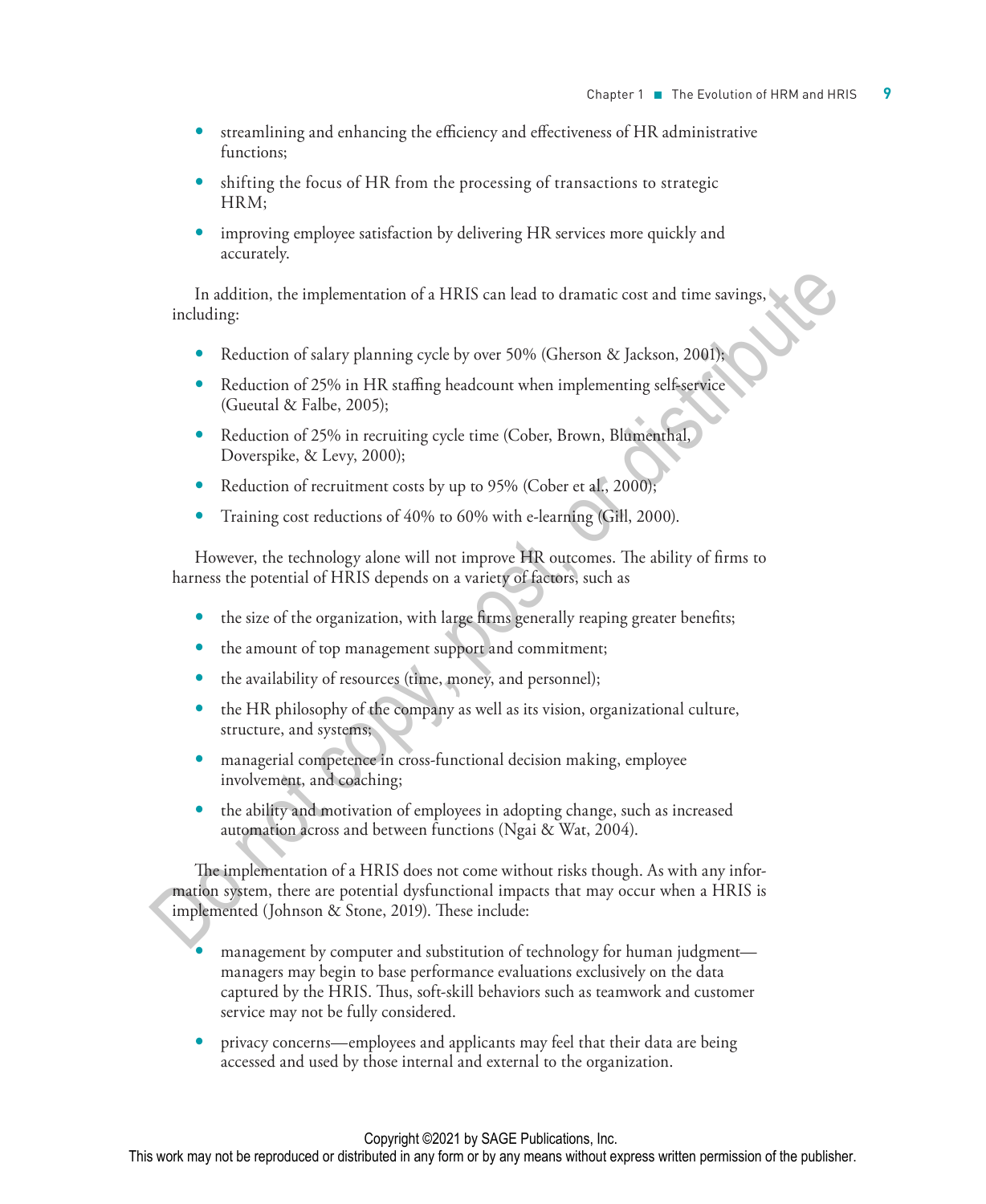- system rigidity and lack of flexibility—standardization of HR processes can benefit the organization, but some systems may not allow for the inevitable exceptions that arise and as the HR legal environment changes.
- employee stress and resistance to the use of electronic performance monitoring.
- performance reduction in complex tasks when performance monitoring systems are used.

# EVOLUTION OF HRM AND HRIS

| <b>EVOLUTION OF HRM AND HRIS</b><br>To fully understand the current state of HR technology and its role in organizations, it is<br>important to understand both the evolution of HR and the evolution of technologies sup-<br>porting HR. The historical analysis that follows will demonstrate the growing importance<br>of employees from being just one of the replaceable parts in organizations in the 20th-cen-<br>tury industrial economy to being a key source of sustainable competitive advantage in the<br>21st-century knowledge economy. This means examining the evolution of HRM inter-<br>twined with developments in IT and describing how IT has played an increasing role in<br>HRM. This historical analysis will show how the role of HRM in the firm has changed<br>over time from primarily being concerned with routine transactional activities and the uti-<br>lization of simple, inflexible systems to the support of more strategic activities through the<br>use of flexible, mobile, and web-deployed systems. This evolution is illustrated in Figure 1.2 |                                                |
|-------------------------------------------------------------------------------------------------------------------------------------------------------------------------------------------------------------------------------------------------------------------------------------------------------------------------------------------------------------------------------------------------------------------------------------------------------------------------------------------------------------------------------------------------------------------------------------------------------------------------------------------------------------------------------------------------------------------------------------------------------------------------------------------------------------------------------------------------------------------------------------------------------------------------------------------------------------------------------------------------------------------------------------------------------------------------------------------|------------------------------------------------|
| FIGURE 1.2   Historical Evolution of HRM and HRIS                                                                                                                                                                                                                                                                                                                                                                                                                                                                                                                                                                                                                                                                                                                                                                                                                                                                                                                                                                                                                                         |                                                |
| <b>Early Systems</b><br><b>Mid-20th Century</b>                                                                                                                                                                                                                                                                                                                                                                                                                                                                                                                                                                                                                                                                                                                                                                                                                                                                                                                                                                                                                                           | <b>Emerging Systems</b><br><b>21st Century</b> |
| <b>HR Role</b>                                                                                                                                                                                                                                                                                                                                                                                                                                                                                                                                                                                                                                                                                                                                                                                                                                                                                                                                                                                                                                                                            | <b>HR</b> Role                                 |
| Employee Advocate                                                                                                                                                                                                                                                                                                                                                                                                                                                                                                                                                                                                                                                                                                                                                                                                                                                                                                                                                                                                                                                                         | Strategic Management Partner                   |
| Maintain Accurate Employee Records                                                                                                                                                                                                                                                                                                                                                                                                                                                                                                                                                                                                                                                                                                                                                                                                                                                                                                                                                                                                                                                        | Evidence-Based HR                              |
| Legal Compliance<br>React to Organizational Change                                                                                                                                                                                                                                                                                                                                                                                                                                                                                                                                                                                                                                                                                                                                                                                                                                                                                                                                                                                                                                        | HR Data Supports Strategic Decision<br>Making  |
| Internal Focus: Serve Employees                                                                                                                                                                                                                                                                                                                                                                                                                                                                                                                                                                                                                                                                                                                                                                                                                                                                                                                                                                                                                                                           | External Focus: Serve "Customers"              |
|                                                                                                                                                                                                                                                                                                                                                                                                                                                                                                                                                                                                                                                                                                                                                                                                                                                                                                                                                                                                                                                                                           | Legal Compliance                               |
|                                                                                                                                                                                                                                                                                                                                                                                                                                                                                                                                                                                                                                                                                                                                                                                                                                                                                                                                                                                                                                                                                           |                                                |
| <b>System Characteristics</b>                                                                                                                                                                                                                                                                                                                                                                                                                                                                                                                                                                                                                                                                                                                                                                                                                                                                                                                                                                                                                                                             | <b>System Characteristics</b>                  |
| Inflexible                                                                                                                                                                                                                                                                                                                                                                                                                                                                                                                                                                                                                                                                                                                                                                                                                                                                                                                                                                                                                                                                                | Flexible                                       |
| "Islands of Technology"                                                                                                                                                                                                                                                                                                                                                                                                                                                                                                                                                                                                                                                                                                                                                                                                                                                                                                                                                                                                                                                                   | Mobile                                         |
| <b>Batch Processing</b>                                                                                                                                                                                                                                                                                                                                                                                                                                                                                                                                                                                                                                                                                                                                                                                                                                                                                                                                                                                                                                                                   | Web-Deployed                                   |
| Focused on Employee Record Keeping                                                                                                                                                                                                                                                                                                                                                                                                                                                                                                                                                                                                                                                                                                                                                                                                                                                                                                                                                                                                                                                        | Integrated With Organizational System          |
|                                                                                                                                                                                                                                                                                                                                                                                                                                                                                                                                                                                                                                                                                                                                                                                                                                                                                                                                                                                                                                                                                           | Real-Time Processing                           |
|                                                                                                                                                                                                                                                                                                                                                                                                                                                                                                                                                                                                                                                                                                                                                                                                                                                                                                                                                                                                                                                                                           | <b>Focused on Information Sharing</b>          |

## **FIGURE 1.2** ■ **Historical Evolution of HRM and HRIS**

Copyright ©2021 by SAGE Publications, Inc.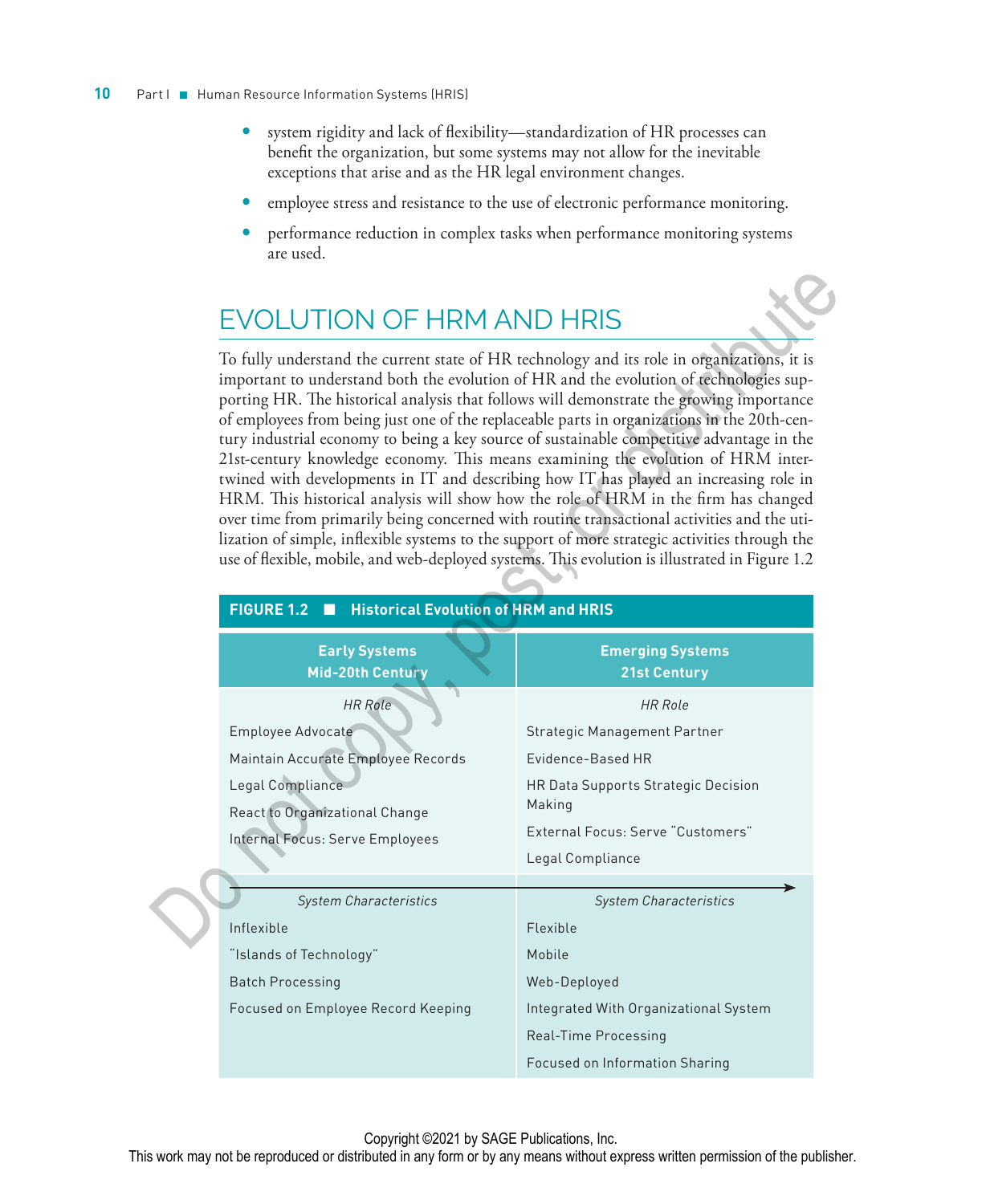and will become evident as we trace the historical evolution of HRM in terms of five broad phases of the historical development of industry in the United States. For more information on this historical development, we encourage readers to consult Johnson et al. (2016).

# **Pre–World War II**

Prior to World War II, the personnel function (the precursor of human resources management) was primarily involved in clerical record keeping of employee information. During this period, the prevailing management philosophy was called **scientific management**. The central thrust of scientific management was to maximize employee productivity. It was thought that there was *one best way* to do any work, and this best way was determined through time-and-motion studies that investigated the most efficient use of human capabilities in the production process. Then the work could be divided into pieces, and the number of tasks to be completed by a worker during an average workday could be computed. These findings formed the basis of piece-rate pay systems, which were viewed as the most efficient way to motivate employees at that time. During this period, the precading mangement philosophy was called scientific management philosophy was comparison two strong in two strong in the strong in the strong in the strong in the strong in the strong in the stron

At this point in history, there was limited government influence in employment relations; consequently, employment terms, practices, and conditions were left to the owners of the firm. As a result, abuses such as child labor and unsafe working conditions were common. Some employers set up labor welfare and administration departments to look after the interests of workers by maintaining records on health and safety as well as recording hours worked and payroll. Of course, at this time, paper records were kept, and we can still see paper-record HR systems in many smaller firms today.

# **Post–World War II (1945–1960)**

The mobilization and utilization of labor during the war had a great impact on the development of the personnel function. Managers realized that employee productivity and motivation had a significant impact on the profitability of the firm. The human relations movement after the war emphasized that employees were motivated not just by money but also by social and psychological factors, such as receiving recognition for work accomplished or for the achievement of work goals.

Due to the need for the classification of large numbers of individuals in military service during the war, systematic efforts began to classify workers around occupational categories to improve recruitment and selection procedures. The central aspect of these classification systems was the **job description**, which listed the tasks, duties, and responsibilities of any individual who held the job in question. These job description classification systems could also be used to design appropriate compensation programs, evaluate individual employee performance, and provide a basis for termination.

Because of the abusive worker practices prior to the war, employees started forming trade unions, which played an important role in bargaining for better employment terms and conditions. Significant numbers of employment laws enacted in the United States allowed the establishment of labor unions and defined their scope in relationship with management. Thus, personnel departments had to assume considerably more record keeping and reporting to governmental agencies. Because of these trends, the personnel department had to establish specialist divisions, such as recruitment, labor relations, training and benefits, and government relations.

With its changing and expanding role, the typical personnel department started keeping increasing numbers and types of employee records, and computer technology began

#### Copyright ©2021 by SAGE Publications, Inc.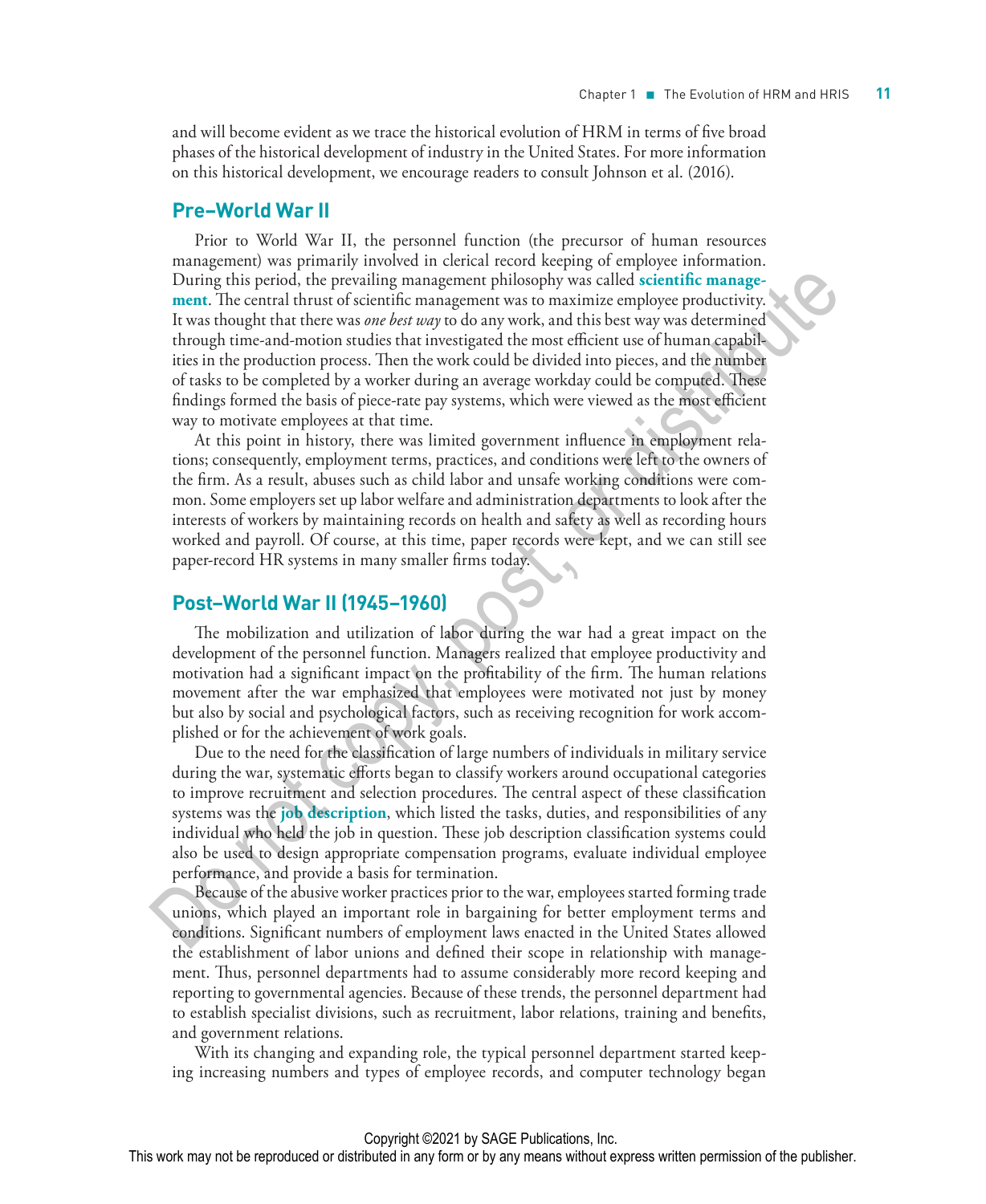to emerge as a possible way to store and retrieve employee information. In some cases, in the defense industry, **job analysis** and classification data were inputted into computers to better understand, plan, and use employee skills. For example, the U.S. Air Force conducted a thorough and systematic job analysis and classification through its Air Force Human Resources Laboratory (AFHRL), which resulted in a comprehensive occupational structure. The AFHRL collected data from thousands in jobs within the Air Force, and, using a computer software program called the Comprehensive Occupational Data Analysis Program (CODAP), it was able to establish more accurately a job description classification system for Air Force jobs.

During this time, large firms began investing in technology to keep track of payroll, but due to the complexity and expense of computers, only the largest organizations, such as GE, could afford to develop these systems in house. In addition, companies such as ADP were founded as payroll outsourcers and used mainframe computers to support payroll processing.

With increasing legislation on employment relations and employee unionization, industrial relations became one of the main foci of the personnel department. Union–management bargaining over employment contracts dominated the activity of the department, and these negotiations were not computer based. Record keeping was still done manually despite the growing use of computerized data processing in other departments, such as accounts and materials management. What resulted was an initial reluctance among personnel departments to acquire and use computer technology for their programs. This had a long-term effect in many firms when it came to adopting advancements in computer technology, even though the technology got cheaper and easier to use.

# **Social Issues Era (1963–1980)**

This period witnessed an unprecedented increase in the amount of labor legislation in the United States, legislation that governed various parts of the employment relationship, such as the prohibition of discriminatory practices, the promotion of occupational health and safety, the provision of retirement benefits, and tax regulation. As a result, the personnel department was burdened with the additional responsibility of legislative compliance that required collection, analysis, and reporting of voluminous data to statutory authorities. For example, to demonstrate that there was no unfair discrimination in employment practices, a personnel department had to diligently collect, analyze, and store data pertaining to *all* employment functions, such as recruitment, training, compensation, and benefits. To avoid the threat of punitive damages for noncompliance, it had to ensure that the data were comprehensive, accurate, and up to date, which made it essential to automate the data collection, analysis, and report-generation process. As you go through the chapters of this book, these varying laws and government guidelines will be covered within the specific HR topics. Frogram (COIM), to was able to establish more accurately a job description classication<br>ystem for Air Force jobs.<br>
During this time, large firms began investiga in technology to keep track of payrol),<br>
During this time, l

It was about this time that personnel departments were beginning to be called human resources departments and the field of human resource management was born. The increasing need to comply with numerous employee protection laws or suffer significant monetary penalties made senior managers aware of the importance of HRM. In other words, HRM practices were starting to affect the "bottom line" of the firms, so there was a significant growth of HR departments.

Additionally, computer technology had advanced to the point that it could deliver better productivity at lower costs, and organizations were using it more widely. The decreasing

Copyright ©2021 by SAGE Publications, Inc.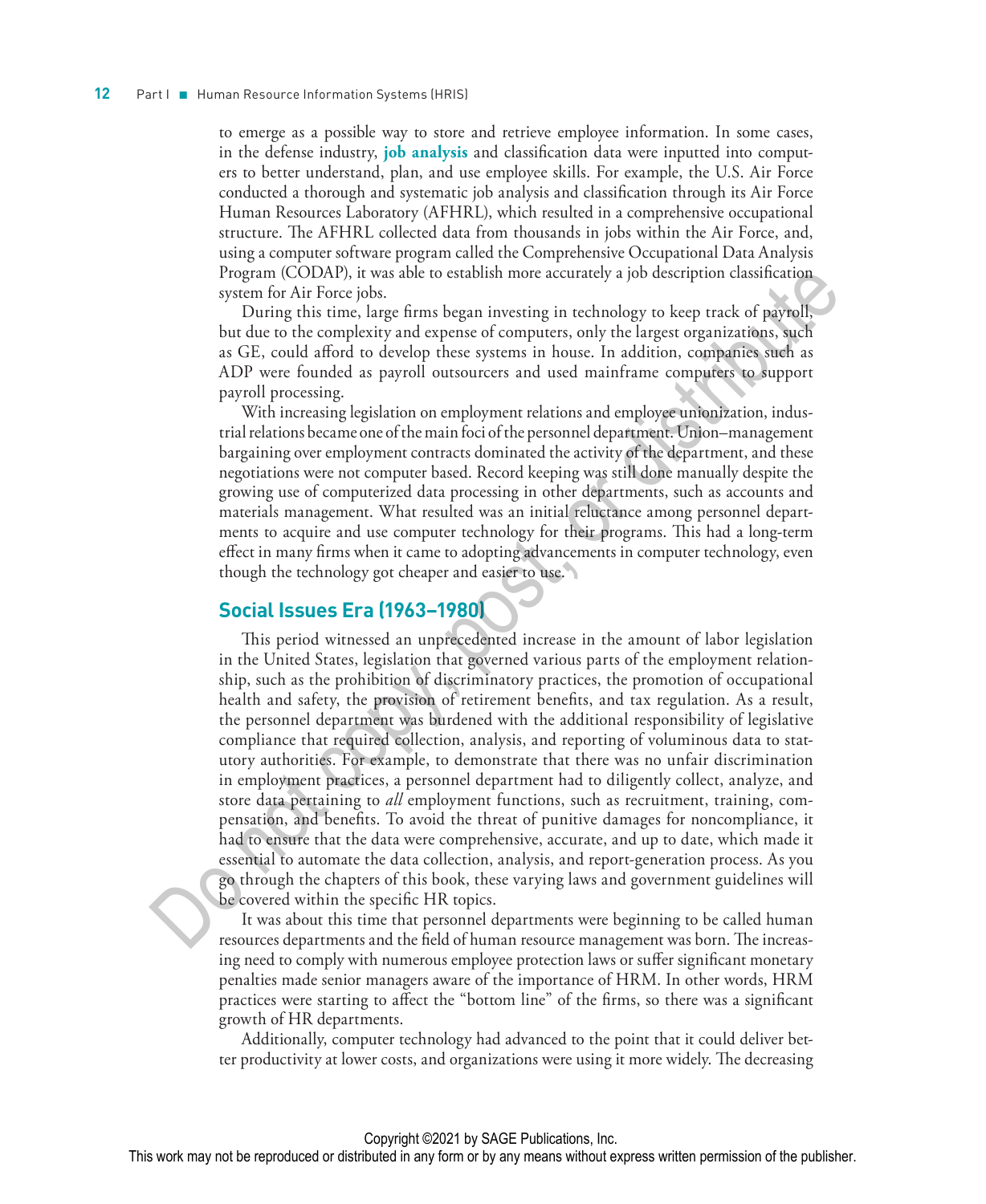costs of computer technology versus the increasing costs of employee compensation and benefits made the acquisition of an HRIS a necessary business decision. As a result, there was an increasing demand for HR to adopt computer technology to process employee information more effectively and efficiently. These technology developments and increased vendor activity led to the development of a comprehensive **management information system (MIS)** for HRM (e.g., an HRIS). In addition, early forms of integrated systems were being developed by SAP, the precursor to the modern ERP. But interestingly, HR was still slow in adopting computer technology. Thus, the major issue at this time in the historical development of HRIS was not the need for increased capabilities of technology but how to best implement it.

# **Cost-Effectiveness Era (1980 to the Early 1990s)**

With increasing competition from emerging European and Asian economies, the U.S. and other multinational firms increased their focus on cost reduction through automation and other productivity improvement measures. In HR, administrative burdens intensified with the need to fulfill a growing number of legislative requirements, while the overall functional focus shifted from employee administration to employee development and involvement. To improve effectiveness and efficiency in service delivery through cost reduction and value-added services, the HR departments came under pressure to harness technology that was becoming cheaper and more powerful.

In addition, there was a growing realization within management that people costs were a very significant part of a company's budget. Some companies estimated that personnel costs were as much as 80% of their operating costs. As a result, there was a growing demand on the HRM function to cost justify their employee programs and services. In one of the first books to address this growing need to cost justify the HRM function, Cascio (1984) indicates that the language of business is dollars and cents, and HR managers need to realize this fact. But the challenge facing HR was that most leaders were not thinking like business managers (Fitz-enz, 1980).

Technology was becoming more cost effective, and an increasing number of organizations were increasingly able to afford using them. In addition, organizations began networking computers together, and the development of microcomputers (e.g., PCs) allowed organizations to leverage the power of both the mainframe and local computer to support HR operations. This allowed managers and employees to have HR information directly available on their workstations. This approach to computing was called client-server computing. Specifically, client-server computing supported the processing and use of both HR data on the mainframe computer as well as on the local personal computer of an employee. Organizations could now distribute employee information to multiple locations throughout the organization, providing more current information to managers in support of their personnel decisions. An early leader in this space was PeopleSoft, which developed one of the first and most popular HRISs during this time. was still sixture in adopting computer technology. Ihus, the major issue at this time in the same of the stational conducts of echnology but how to best implement it.<br> **Cost-Effectiveness Era** [1980 to the Early 1990s]<br>
U

Although as noted earlier, the prevailing management thinking regarding the use of computers in HR was not that their use would result in a reduction in the number of employees needed in HR departments but that employee activities and time could be shifted from transactional record keeping to more transformational activities that would add value to the organization. This change in the function of HRM could then be clearly measured in terms of cost-benefit ratios to the bottom line of the company.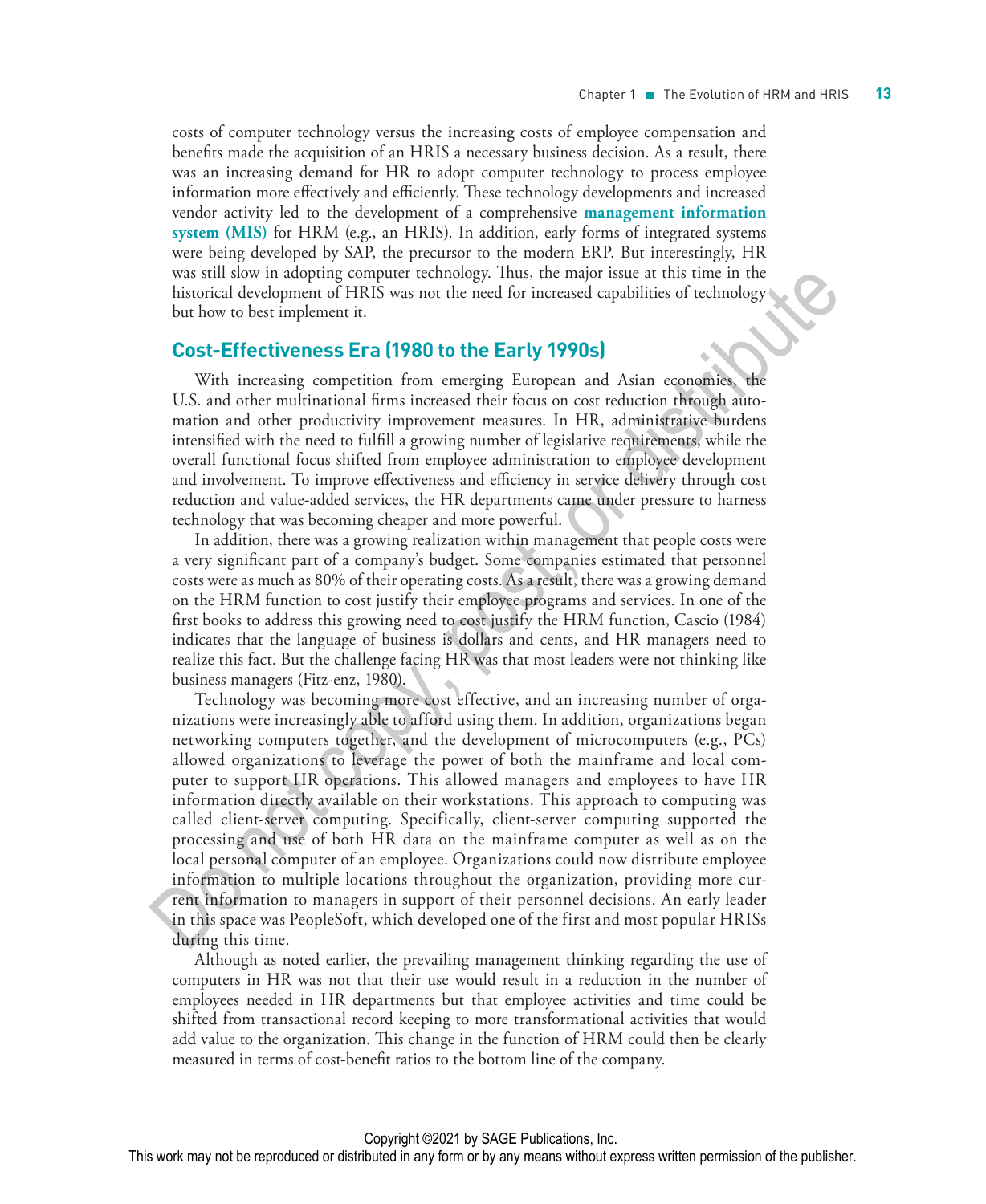## **ERPs and Strategic HRM (1990 to 2010)**

The economic landscape underwent radical changes throughout the 1990s with increasing globalization, technological breakthroughs (particularly Internet-enabled Web services), and hyper competition. **Business process reengineering** exercises became more common and frequent, resulting in several initiatives, such as the rightsizing of employee numbers, reducing the layers of management, reducing the bureaucracy of organizational structures, creating autonomous work teams, and outsourcing. Firms today realize that innovative and creative employees hold the key to organizational knowledge and provide a sustainable competitive advantage because, unlike other resources, intellectual capital is difficult for competitors to imitate.

Accordingly, the people management function became strategic and was geared to attract, retain, and engage talent. These developments led to the creation of the **HR balanced scorecard** (Becker, Huselid, & Ulrich, 2001; Huselid, Becker, & Beatty, 2005), as well as to added emphasis on the **return on investment (ROI)** of the HR function and its programs (Cascio, 2000; Fitz-enz, 2000, 2002). With the growing importance and recognition of people and people management in contemporary organizations, **strategic human resource management (strategic HRM)** became critically important in management thinking and practice. Human resources and the intellectual capital of employees were increasingly viewed as strategic assets and a competitive advantage in improving organizational performance (Becker & Huselid, 2006). Organizations became more aware that there was not one best way to strategically deploy HR resources. Thus, researchers increasingly emphasized the **"best-fit" approach to strategic HRM** as opposed to the **"best-practice" approach to strategic HRM**. They argued that it was "the fit between the HR architecture and the strategic capabilities and business processes that implement strategy that is the basis of HR's contribution to competitive advantage" (Becker & Huselid, 2006, p. 899). hold the key to organizational smoothear and provide a sustainable competitive advantage<br>beats, unlike only organizational knowledge and provide a sustainable competitive advantage<br>beats, concludingly, the proople managem

A good example of the importance of HR and the information provided by an HRIS can be found in the **human resources planning (HRP)** function. HRP is primarily concerned with forecasting the need for additional employees in the future and the availability of those employees either inside or external to the company. Imagine, for example, that a company is considering a strategic decision to expand by establishing a production facility in a new location. Using the data from an HRIS, HRP can provide estimates of whether there are enough internal employees or individuals in the external labor market of the new location available with the necessary skills to staff the new facility.

Another critical characteristic of strategic HRM is the adoption and use of **HR metrics**  (Cascio, 2000; Lawler & Mohrman, 2003). Most functional departments of an organization have utilized metrics for decades due to the nature of their business transactions. For example, the marketing department has set sales goals, and the effectiveness metric that is used is the percentage of sales relative to the goal. But for HR, the focus on the measurement of the cost effectiveness of programs is relatively recent. Despite the recent utilization of metrics, their use continues to grow and has deepened as organizations seek to compete globally.

During this time frame, the technology supporting HR also underwent a dramatic transformation. In the late 1990s, software vendors began developing (ERP) systems. Industry leaders in this area were PeopleSoft, SAP and Oracle. Other vendors focused on one-specific HR function (such as time and attendance, online recruiting, or payroll). This approach where the organization would purchase the best system for each functional area became known as best of breed. Some industry leaders who chose this approach were Kronos for time and attendance, ADP for payroll, and Taleo for online recruiting.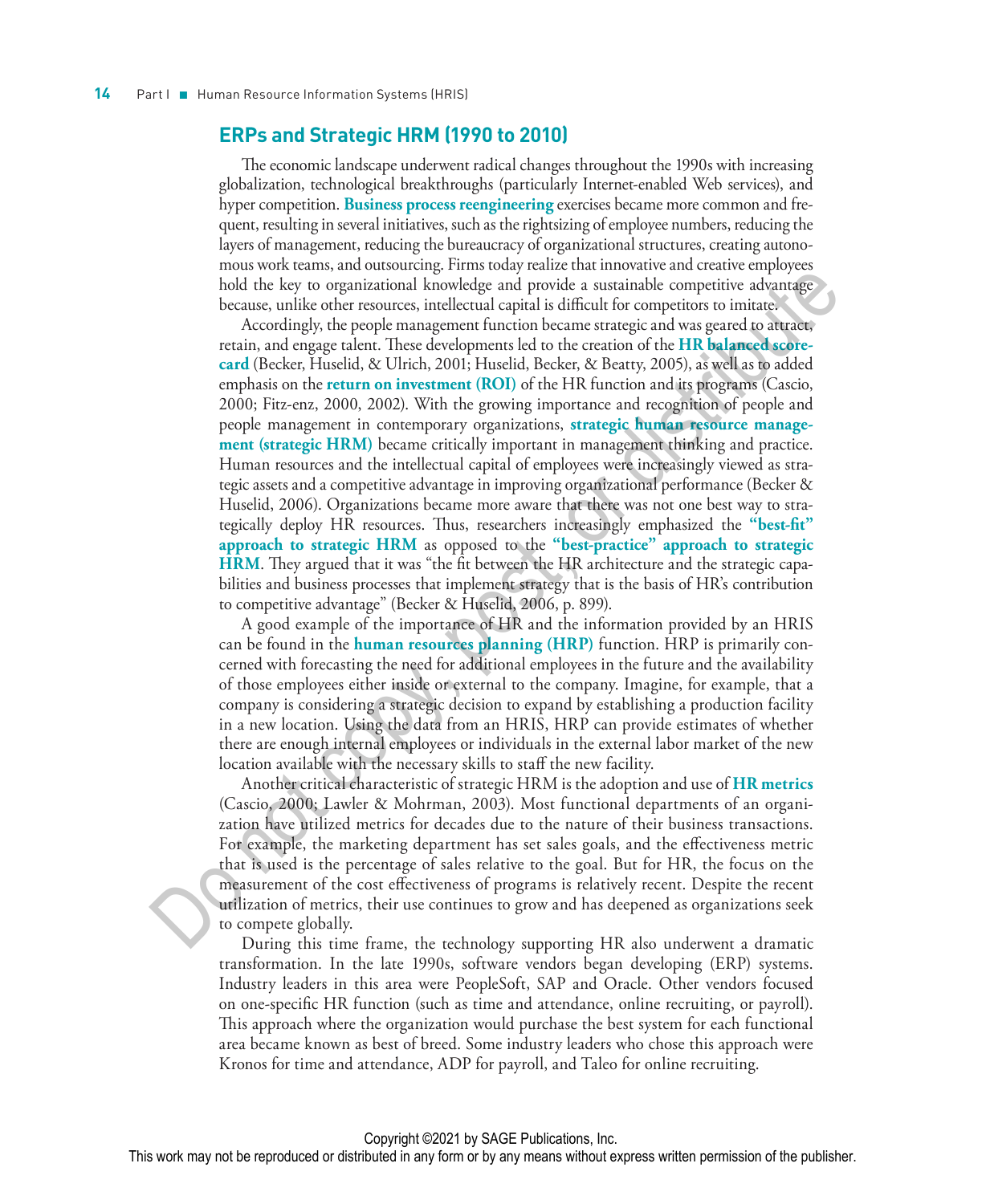# **"The Cloud" and Mobile Technologies (2010—present)**

Within the last few years, we have seen an additional shift in HR, and much of this has been technology and regulation dependent. In 2010, the **Patient Protection and Affordable Care Act** was passed, and with it, a host of new healthcare regulations were placed on organizations. In addition, several new data requirements were needed by organizations to ensure compliance with this act. Thus, the data needs for organizations continue to grow.

In addition, the technology supporting HR continues to evolve. Rather than the traditional ERP, organizations are increasingly moving to cloud-based HR systems that are accessible over mobile devices and leverage the capabilities of machine learning, social networking, and Web 2.0 tools. This creates new hurdles for HR professionals as they learn to navigate new technologies and the distribution of data across devices and architectures, some of which are internally controlled by HR and others outside of organizational control (e.g., Twitter, Facebook, Instagram, etc.).

Ultimately, as we will see in the ensuing chapters, although technology is a key enabler of Strategic HRM, it is not simply the "best" technology and "best" strategy that leads to competitive advantage but rather the fit between the environmental realities, technology, and strategic practices that lead to competitive advantage.

# HRIS WITHIN THE BROADER ORGANIZATION AND ENVIRONMENT

Beyond supporting and providing data for human resources, an effectively designed HRIS must also interface with individuals and systems within the broader organization and organizational environment. The data centrality of the HRIS is pictured in Figure 1.3. Several aspects of this model are critical. First, this model is a framework to use in reading, organizing, and understanding the information given in this book. At the core is the HRIS. The next layer focuses on the human resources environment and the major components of that environment (e.g., HR programs). Outside of this figure represents the organizational environment and its components. Outside the organizational environment is the global business environment, which directly influences the organizational environment and indirectly affects the HR environment. Each of these layers mutually influence each other and together can impact the development and implementation of the HRIS. For example, differing labor laws across countries mean that different HR policies may be implemented and may affect the type of data collected by the HRIS and reported to regulatory agencies in different companies. The figure also indicates the interrelatedness between the strategic management system; the strategic HRM system; and the performance, business, and HR goals that are generated during the strategic planning process. distinctional ERIS (with the state of the state of the state and the state and excessible over mobile devices and leverage the capabilities of mathine leverage and with 2.0 cools. This creases new hurdles for 1IR professio

Second, this is a systems model; that is, it is organic and can change over time, as the environment changes (e.g., the increasing focus on unfair discrimination in society and in the workforce will affect the HR environment and will, in turn, affect the organizational and global business environments). Third, the HRIS and the HR program evaluation results, in terms of HR metrics and benefit-cost results (value added and return on investment**—**ROI), are in continual interaction. This emphasis is consistent with current thinking in the HRM field (Cascio, 2000; Fitz-enz, 2000, 2002) and the creation of the HR workforce scorecard (Becker et al., 2001; Huselid et al., 2005). Finally, as will be

Copyright ©2021 by SAGE Publications, Inc.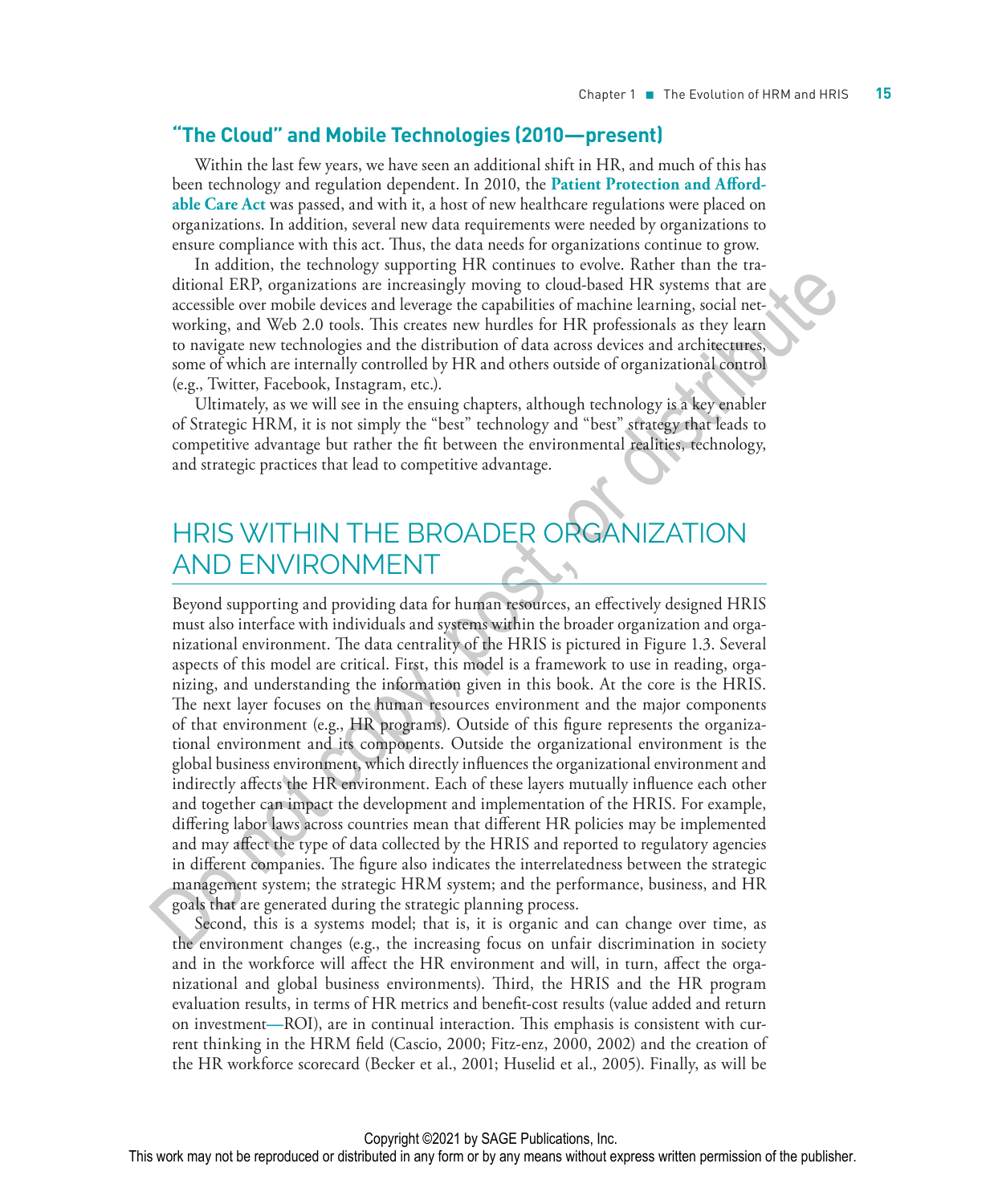## **16** Part I ■ Human Resource Information Systems (HRIS)



emphasized throughout this book, the *alignment* between the global business environment, the strategic management system, the strategic HR management system, the business goals, the HR goals, and the HR programs is critical to the organization's maintenance of its competitiveness in the market (Evans & Davis, 2005; Huselid, Jackson, & Schuler, 1997).

# THEMES OF THE BOOK

The *overall theme* of this book is that the HR and IT operate jointly with HR processes and people to provide accurate and timely information in support of HR and operational and strategic managerial decision making. The book itself is broken into four major themes, each with a different focus

• Part I—System aspects of HRIS. In this section, you will learn about databases and the different technical and design considerations underlying HRIS.

Copyright ©2021 by SAGE Publications, Inc.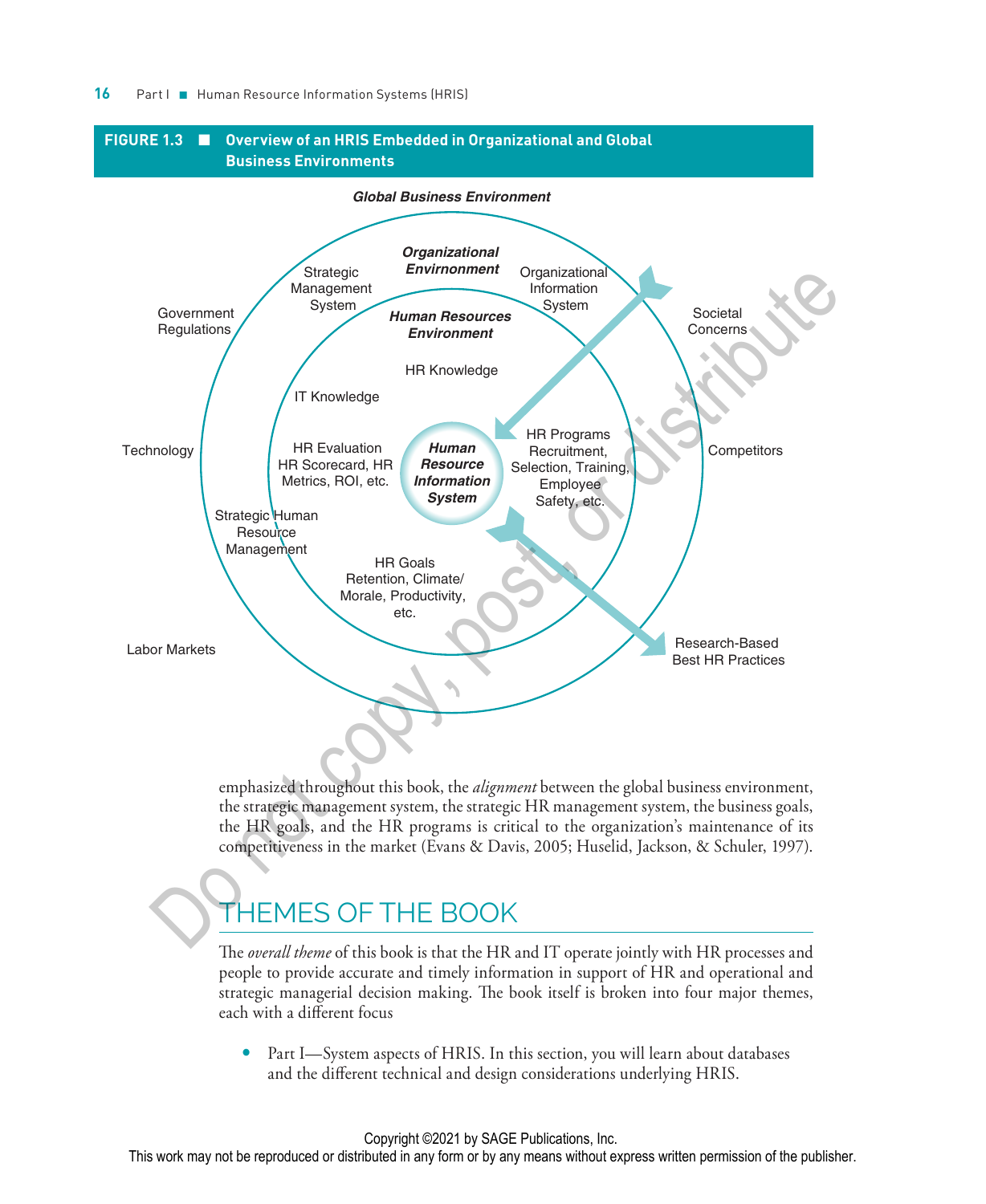- Part II—Implementation of the HRIS. In this section, you will learn about the systems development process, change management, assessing the feasibility of a HRIS, and how to implement one.
- Part III—eHRM. In this section, you will learn about how technology has transformed the administration of HR as well as how it has transformed the various functions of HR.
- Part IV—Advanced HRIS topics. In this section, you will learn about advanced topics such as including international considerations in HRIS, workforce analytics, privacy and security, and social media. It concludes with a look forward to the future of HRIS and the cutting-edge technologies that will influence it.

# **Summary**

The primary purpose of this chapter was to introduce the field of human resource information systems (HRIS) to readers. The field of HRIS has evolved greatly from just automating simple HR transactions such as cutting a payroll check to one of assisting HR in becoming a strategic partner with the organization. The result of this is that HRISs have evolved from simple mainframe systems with limited capabilities to large-scale integrated, mobile systems that support social networking capabilities. In addition, the use of HRIS has allowed HR to rethink how HR functionality is • Part IV—Advanced HRIS topics. In this section, you will learn about advanced<br>
topics such as including international considerations in HRIS, workforce<br>
analytics, privacy and security, and social media. It concludes wi

deployed, leading to an eHRM approach. The distinction between HRIS and eHRM was explained to help the reader avoid confusing these terms when they appear in the remainder of the book. Additionally, the role of HRIS within the broader organization and environment and its mutually influencing role were discussed. Finally, the chapter briefly discussed four major themes covered within the book. This chapter therefore serves as an introduction to the field of HRIS and serves as a foundation for the sections and chapters that follow.

# **Key Terms**

"best-fit" approach to strategic HRM 14 "best-practice" approach to strategic HRM 14 business process reengineering 14 electronic human resource management (eHRM) 8 enterprise resource planning (ERP) 8 HR balanced scorecard 14

HR metrics 14 human resource management (HRM) 5 human resources planning (HRP) 14 information technology (IT) 8 job analysis 12 job description 11 management information system (MIS) 13

Patient Protection and Affordable Care Act 15 return on investment (ROI) 14 scientific management 11 strategic human resource management (strategic HRM) 14 traditional HR activities 6 transactional HR activities 6 transformational HR activities 6

Copyright ©2021 by SAGE Publications, Inc.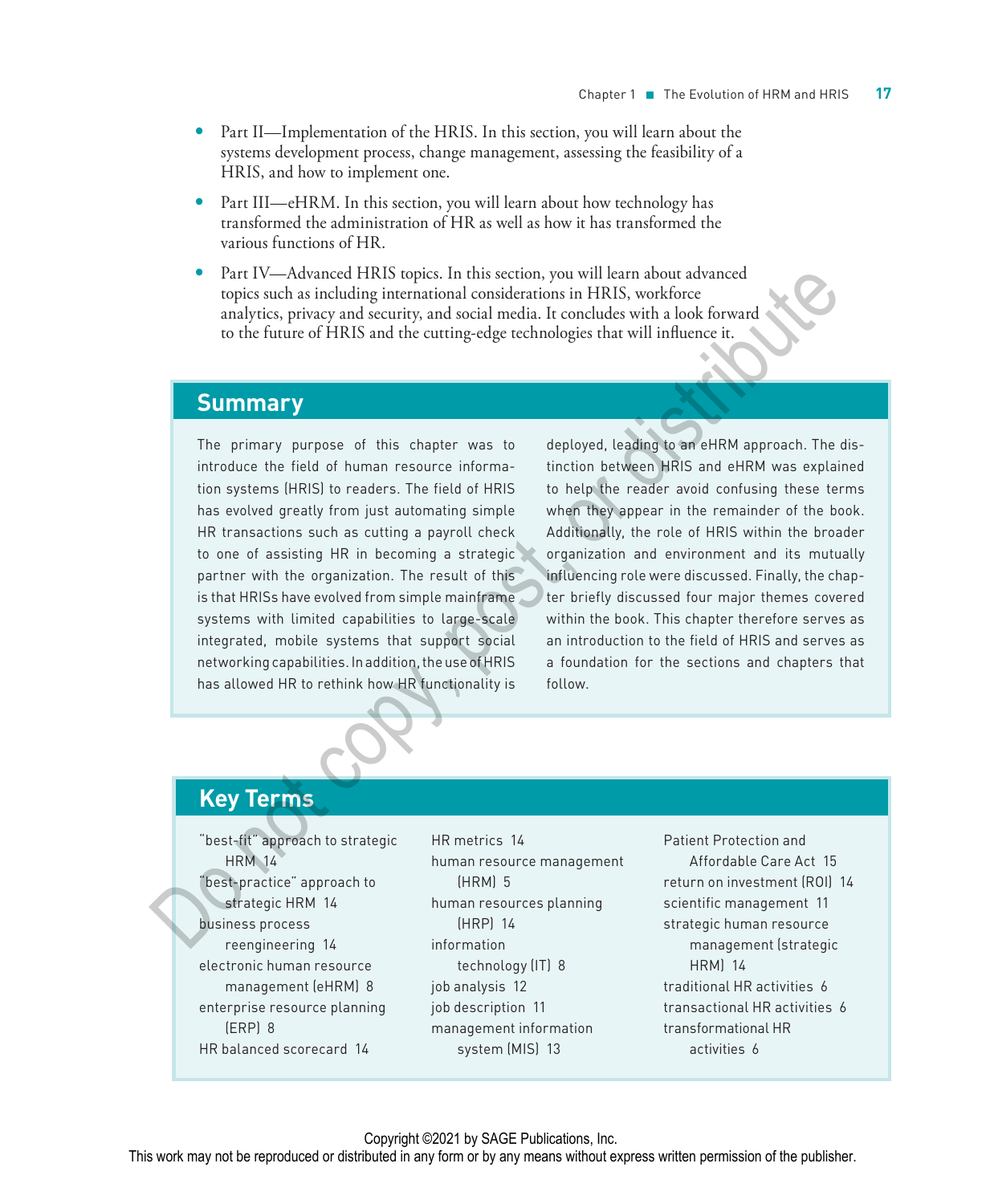# **Discussion Questions**

- 1. What are the factors that changed the primary role of HRM from a caretaker of records to a strategic partner?
- 2. Describe the historical evolution of HRM and HRIS in terms of the changing role of HRM and the influence of computer technology on HRM.
- 3. What is required for the effective management of human resources in a firm to gain a competitive advantage in the marketplace?
- 4. Describe the emergence of strategic HRM and the influence of computer technology.

What are some of the approaches used in HRM to facilitate the use of strategic HRM in a firm's business strategy?

- 5. How does technology help deliver transactional, traditional, and transformational HR activities more efficiently and effectively?
- 6. Justify the need for an HRIS.
- 7. Describe and differentiate the major types of information systems.

# **Case Study: Position Description and Specification for an HRIS Administrator**

One way to assess the nature and importance of a specific function or position in an organization is to examine the job description and job specifications for this position, as they tell us what activities, duties, and tasks are involved in the job as well as what knowledge, skills, and abilities (KSA) are required to perform the job. The following is an actual advertisement for an HRIS administrator. A large corporation placed this ad in the "Job Central" section of the Internet site for the International Association for Human Resources Information Management1 (http://www.ihrim.org).

# **HRIS Administrator**

**Job Level:** Senior (5+ Years), Full time **Reports to:** Senior Director of Human Resources Operations

## **Position Summary**

MOMIRI, LLC is an Alabama Native Owned Corporation, providing shared services to the MOMIRI

family of companies and planning and incubating the next generation of companies serving federal and commercial customers. MOMIRI companies offer core expertise in telecommunications, information technology, product development, major program management, open-source software, construction management, facility operations, and operations support. MOMIRI companies realize that quality personnel are the key to our success. An excellent benefits package, professional working environment, and outstanding leaders are all keys to retaining top professionals. HRIS in terms of the changing role of HRM and<br>
the influence of computer technology on HRM.<br>
Transformational, traditional, and<br>
the influence of correct technology on HRM.<br>
Transformation and effectively?<br>
Mhatis required

#### **Primary Function**

The incumbent will serve as a key member of the HR Support Services department and provide professional human resources support in specific functions or disciplines to management and staff for the MOMIRI family of companies. This position is viewed as going to a midlevel professional who assists management and staff with HR programs

#### Copyright ©2021 by SAGE Publications, Inc.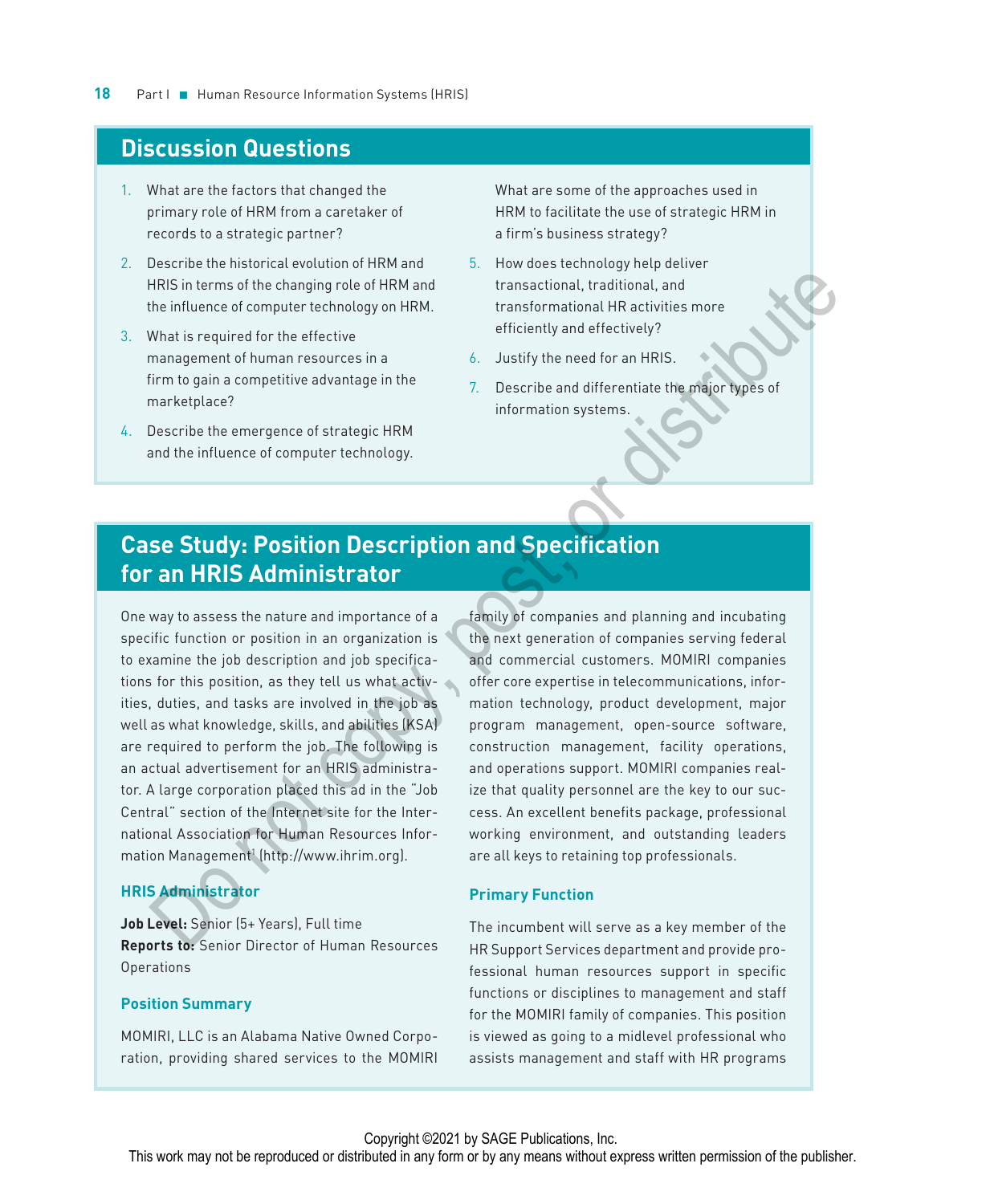at the tactical level and performs all essential duties and responsibilities at the direction of the Manager of HR Operations.

## **Essential Duties and Responsibilities**

- Provides technical assistance to senior-level HR staff and management on several HR programs to include employee relations, compensation, EEO compliance, company policies and procedures, disability programs (STD, LTD, FMLA, ADA), federal and state employment laws, and personnel actions as needed. Provides technical assistance to senior-level<br>
HR stat and management on several HR<br>
Programs to include employee realations,<br>
programs to include employee realations,<br>
programs include entering employee segration<br>
convent
	- Supports and maintains the Human Resources Information System (HRIS) in addition to other systems supported by the management of enterprise applications.
	- Serves as technical point of contact for assigned functional areas and assists subject matter experts with ensuring data integrity, testing of system changes, report writing, and analyzing data flows for process improvement opportunities.
	- Supports HRIS and other enterprise systems' upgrades, patches, testing, and other technical projects as assigned.
	- Recommends process/customer service improvements, innovative solutions, policy changes, and/or major variations from established policy.
		- Serves as key systems liaison with other departments and process stakeholders (e.g., Payroll).

 Writes, maintains, and supports a variety of reports or queries utilizing appropriate reporting tools. Assists in development of standard reports for ongoing customer needs.

 Maintains data integrity in ATS, HRIS, and other enterprise systems by running queries and analyzing and fully auditing data across all HR departments.

- Conducts new hire in-processing to include systems training for new employees and entering new employee information in Costpoint.
- Conducts termination out-processing to include entering employee separation information in Costpoint and reporting attrition data.
- Develops user procedures, guidelines, and documentation for HR-related systems. Trains system users on new processes/functionality.
- Provides HR tools and resources for management and staff to accomplish their goals and objectives.
- Processes personnel actions (hires, terminations, pay and title changes, promotions, employment status, etc.) to include entering data into HRIS.
- Assists with special HR-related projects and provides training to other staff members as required.
- Performs other duties as assigned.

## **Requirements**

## *Specialized Knowledge and Skills*

- Experience working with a multiple-site workforce.
- Working knowledge of federal and state employment laws and related acts.
- Advanced- to expert-level computer skills.
- **Excellent verbal and written communication** and presentation skills.
- Great interpersonal skills.
- Strong time-management and prioritization skills.

Copyright ©2021 by SAGE Publications, Inc.